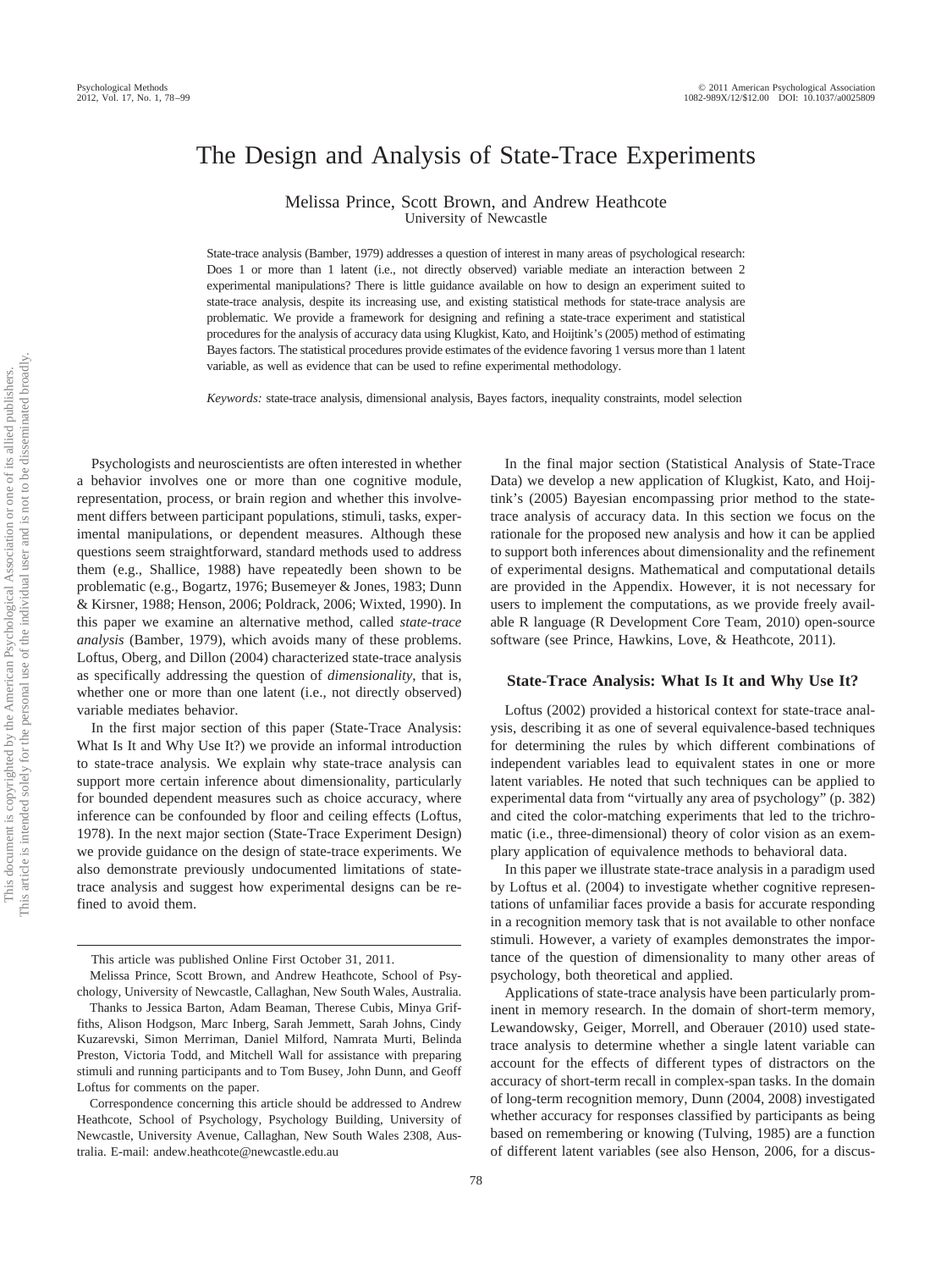sion of related issues that arise with functional magnetic resonance imaging [fMRI] data). Brainerd, Wright, Reyna, and Payne (2002) used state-trace analysis to investigate whether separate direct retrieval and reconstruction processes jointly determine free recall and associative recall. These examples illustrate the relevance of state-trace analysis to key theoretical debates in memory research, such as whether forgetting in short-term memory is due to decay as well as interference (e.g., Oberauer & Lewandowsky, 2008) and whether memory has a single process or dual process architecture (e.g., Wixted, 2007).

Applications of state-trace analysis have not been limited to theoretical issues or effects on the accuracy of memory. For example, state-trace analysis has been applied to response time data to determine whether a single general-slowing factor can explain age-related differences in location-based and identitybased negative priming (Verhaeghen & De Meersman, 1998), selective and divided attention tasks (Verhaeghen & Cerella, 2002), and single versus dual task performance (Verhaeghen, Steitz, Sliwinski, & Cerella, 2003). Newell, Dunn, and Kalish (2010) used a state-trace analysis of accuracy data to investigate dual (explicit and implicit) system theories of perceptual classification. In the domain of meta-cognitive skills, Jang and Nelson (2005) applied state-trace analysis to confidence ratings about recognition memory accuracy in order to investigate whether ratings made prospectively (i.e., during or shortly after study) and retrospectively (i.e., during testing occurring sometime after study) have a common basis. Relevant to our main example, Loftus and Harley (2005) discussed the implications for the accuracy of eyewitness testimony of determining whether a common latent variable mediates the effects of priming, familiarity, viewing distance, and spatial filtering on face recognition.

The foregoing examples explored differences in dimensionality as a function of tasks, stimuli, and other experimental manipulations that can, at least in principle, be investigated at the individual participant level. State-trace analysis has also been used with both accuracy and response time measures in order to investigate differences between groups of participants. Several examples underline the relevance of this approach to applied areas.

In the domain of clinical psychology, Haist, Shimamura, and Squire (1992) used state-trace analysis to investigate whether the same declarative memory process mediates recall and recognition accuracy for both normal and amnesic participants. In the areas of problem solving and development, De Brauwer, Verguts, and Fias (2006) used a state-trace analysis of response time data to investigate whether the representation of multiplication facts differs among children of different ages and discussed the importance of the answer to this question for the design and evaluation of educational curricula. In the area of perceptual category learning, Newell, Dunn, and Kalish (2011) showed through state-trace analysis that deficits displayed by patients with Huntington's or Parkinson's disease can be explained by a deficit in a single underlying factor. Brainerd, Reyna, and Howe (2009) used reversed associations (a technique closely related to state-trace analysis discussed below) to investigate the role of dual memory processes in recall over the life span (early development, adult, and older adult) and in neurocognitive impairments. In a recent development with the potential for application to a wide range of disorders, Van den Broeck and Geudens (2011) showed that state-trace analysis is better able to test for specific deficits in reading than are traditional methods making comparisons to matched control groups.

In the examples cited so far, state-trace analysis was applied to the same dependent variable measured under different experimental conditions or for different types of tasks, stimuli, or groups of participants (e.g., reading performance for clinical vs. control groups). A less common type of application, which we call *dependent-variable state-trace analysis*, investigates whether different types of dependent variables are functions of a common underlying latent variable. For example, long-term memory researchers have used state-trace analysis to investigate the relationship between retrospective confidence ratings and recognition accuracy (Busey, Tunnicliff, Loftus, & Loftus, 2000; Heathcote, Freeman, Etherington, Tonkin, & Bora, 2009) and between retrospective confidence ratings and judgments of the number of occasions on which an item was studied (Hintzman, 2004).

This type of dependent-variable state-trace analysis has extended beyond recognition memory and behavioral measures. For example, Loftus and Irwin (1998) applied state-trace analysis to investigate whether a common perceptual process mediates different measures of visible and informational persistence. In the domain of neuroscience, Freeman, Dennis, and Dunn (2010) applied state-trace analysis to investigate the relationship between the magnitudes of different evoked-response potential (ERP) components, as well as between the frequency of higher and lower confidence responses, in a recognition memory paradigm.

Taken together, these examples demonstrate the relevance of the question of dimensionality and the applicability of state-trace analysis to a variety of areas, ranging from basic research in perception, attention, short-term and long-term memory, categorization, problem solving, and meta-cognition to applications in aging, legal, clinical, educational, human factors, and developmental psychology. These examples also make use of most of the dependent measures employed by psychologists and neuroscientists (i.e., accuracy, ratings, response time, ERP, and fMRI). In this paper we focus on the sort of design used by Loftus et al. (2004): within-subjects designs with accuracy as the dependent variable. However, we also discuss implications for other types of statetrace analysis.

# **The State-Trace Plot**

State-trace analysis can be explained with reference to a statetrace plot (see Bamber, 1979, for a formal treatment). In dependent-variable state-trace analysis, where the question of interest is whether two different dependent variables are both a function of the same latent variable, each axis of the state-trace plot corresponds to one of the dependent variables. For example, one axis might represent accuracy and the other confidence ratings (e.g., Busey et al., 2000; Heathcote et al., 2009). When the question of interest is whether measurements of the same dependent variable under different conditions (e.g., for different types of participants, stimuli, or levels of an experimental manipulation) are a function of the same latent variable, each axis represents the results for the dependent variable in one of the conditions. For example, the axes might represent recognition accuracy for face stimuli and nonface stimuli, such as houses (e.g., Loftus et al., 2004).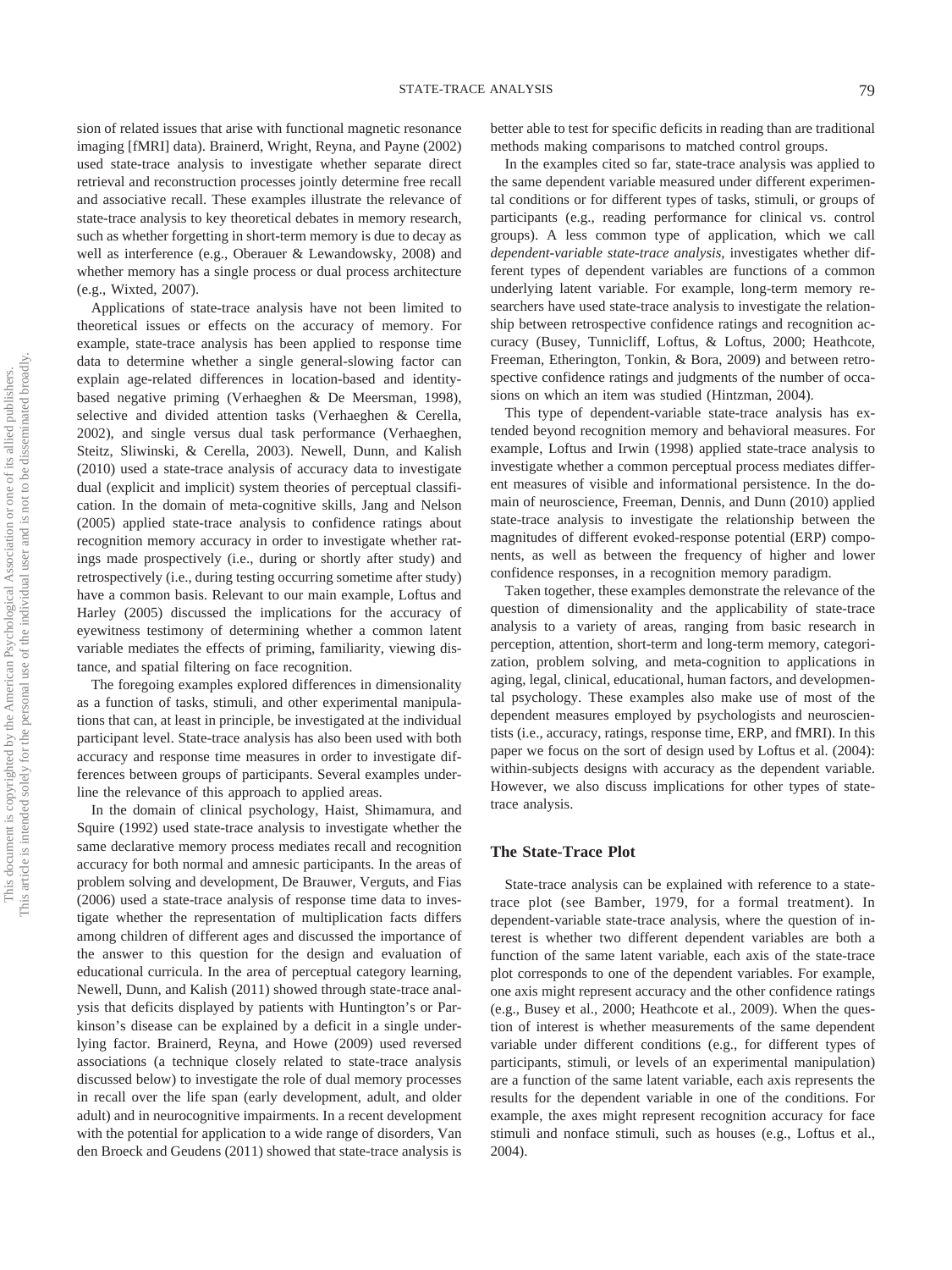The axes of the state-trace plot can be thought of as defining a space within which the states of the system under examination can be depicted (i.e., a *state space*). We describe the two conditions or two different dependent variables constituting the axes of the statetrace plot as forming a *state factor*. A point on the state-trace plot is defined by two measurements, one for each level of the state factor. Each measurement is based on responses from multiple experimental trials. For example, suppose in a particular experimental condition with two-alternative forced choice testing the studied face was selected on 67% of test trials and the studied nonface item was selected on 58% of test trials. Results for this condition are represented as a single point, plotted at  $\{x = .67, y = .58\}$  in a state-trace plot where face accuracy (i.e., the proportion of correct responses) is represented on the *x*-axis and nonface accuracy is represented on the *y*-axis. Although the state space may have more than two dimensions (e.g., when three or more dependent variables or experimental conditions make up the levels of the state factor) we focus on the two-dimensional case, as it has been most widely used in previous state-trace applications.

We illustrate state-trace analysis using data we collected in a recognition memory paradigm similar to that examined by Loftus et al. (2004). In these experiments, we aimed to investigate whether faces are encoded on an extra dimension, commonly called a *configural* dimension (Maurer, Le Grand, & Mondloch, 2002), not available to nonface stimuli. In particular, it was hypothesized that both face and nonface stimuli can be encoded in terms of their component features (i.e., on a *featural* dimension) but only faces can be encoded on a configural dimension (i.e., in terms of the relationships among features).

In the original experiment and in our versions, houses were used as the nonface stimuli, because houses match faces on a range of characteristics, such as being mono-oriented (i.e., usually seen in one particular orientation), familiar, and complex. The question addressed by state-trace analysis in this paradigm is whether measurements of memory accuracy for different types of items (houses and faces) arise from a single latent variable, sometimes called *memory strength*, or from two latent variables, which might be characterized as *featural memory strength* and *configural memory strength*.

In these experiments, items were presented for study either upright or inverted. Inversion of a mono-oriented object usually results in decreased performance (the *inversion effect*; Rock, 1974). However, a number of lines of evidence indicate that inversion particularly impedes configural encoding of faces (Rakover, 2002). Hence, inversion potentially changes the number of encoding dimensions for face stimuli from two (when upright) to one (when inverted). Consistent with these findings, inversion reduces memory performance for face and nonface stimuli, but the reduction is greater for faces (Valentine, 1988; Yin, 1969). We call the interaction between orientation and stimulus type the *differential face-inversion effect*. Figure 1a plots hypothetical data illustrating this effect; inversion causes a large decrease in performance for faces but only a small decrease for houses.

We call the second factor manipulated in Loftus et al.'s (2004) paradigm (i.e., inverted vs. upright study presentation) the *dimension factor*, as dimensionality is potentially influenced by its interaction with the state factor. The variation among points on a state-trace plot induced by manipulation of the dimension variable can be seen as providing a trace of the behavior of the system in



*Figure 1.* (a) Hypothetical results from a traditional dissociation experiment on the differential face-inversion effect (inversion has a large effect on performance for faces but only a small effect for houses). (b) Hypothetical results from a corresponding state-trace experiment. This experiment takes the four conditions from the dissociation experiment (represented by the upper two points) and four new conditions, formed by manipulating the overall task difficulty (the lower two points). The statetrace plot in (b) graphs performance for house stimuli versus performance for face stimuli, with lines (data traces) joining points from the upright condition and points in the inverted conditions. The dotted line shows that a monotonic (always increasing) line can join all of the data points with small amount of misfit.

the corresponding state space. As with the state factor, the dimension factor may have more than two levels, but again we focus on the two-level case, as it is most common in previous state-trace applications.

It is important to note that in state-trace paradigms examining only one dependent variable it is sometimes possible to exchange the attribution of experimental manipulations to state and dimension factors with no material effect on the outcome of the analysis. For example, in Loftus et al.'s (2004) paradigm we could plot accuracy for upright stimuli against accuracy for inverted stimuli. However, in some cases, of which Loftus et al.'s paradigm is one, this exchange threatens validity of the state-trace analysis, and so there is a unique best attribution that should always be used. We examine this issue in the second major section of the paper.

**Scale-dependent interactions.** The differential faceinversion effect is usually tested by an interaction between the state factors (stimulus type: face vs. house) and dimension factors (orientation: upright vs. inverted) in a general linear model. When significant, such interactions are often labeled as *dissociations* and taken as support for a multidimensional process. Various types of dissociations have been enumerated (Shallice, 1988). For example, a single dissociation occurs when an experimental manipulation affects a dependent measure in one experimental condition but not in another condition. Figure 1a illustrates a single dissociation, where the face– house difference is apparent for inverted but not upright stimuli. Less commonly, double dissociations are reported, where two experimental manipulations affect measures of each process in opposite directions.

Double dissociations are usually assumed to support stronger inference about dimensionality than are single dissociations, particularly when they result in a crossover interaction. However, Dunn and Kirsner (1988) showed that both crossed and uncrossed double dissociations can occur when the experimental manipulations have opposite effects on a single latent variable. They pointed out that a single latent variable could be ruled out only if a third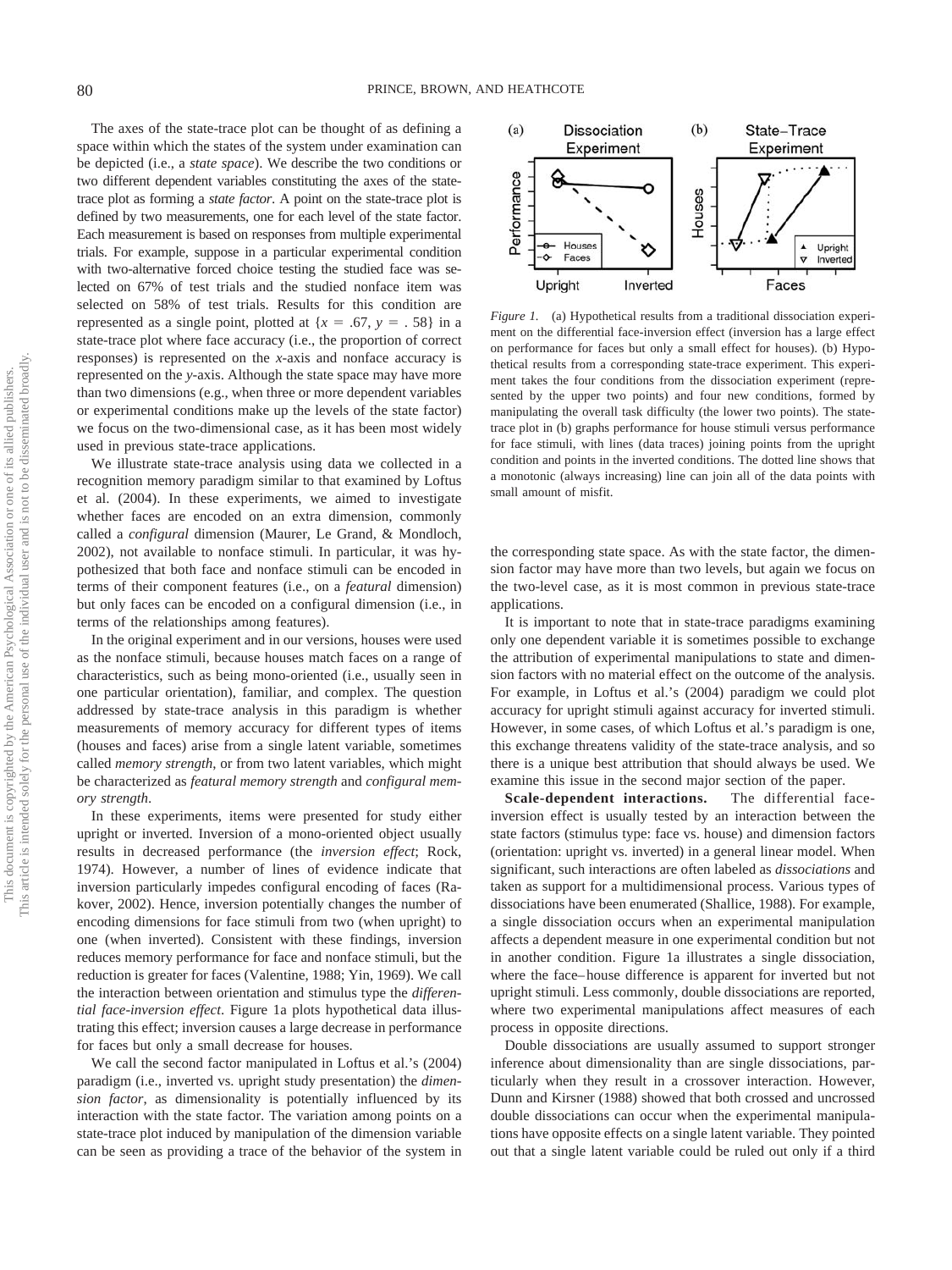experimental manipulation affects the dependent measures in the other conditions in the same direction. This outcome, which they labeled a reversed association, is equivalent to observing a statetrace plot indicative of more than one latent variable.

In order to provide a concrete illustration of these issues, we focus on one reason for uncertainty about dimensionality inference common to all types of dissociation: *scale-dependent* interactions, with the most commonly recognized causes being floor or ceiling effects. Scale-dependent interactions can occur when the function mapping latent to dependent variables (sometimes called the *response function*) is nonlinear. Loftus (1978) detailed the effect of several types of response functions that account for bounds on dependent variables (e.g., an *S*-shaped function accounting for the floor and ceiling in an accuracy measure; see Figure 2a). Figure 1a illustrates a scale-dependent interaction occurring because performance (i.e., accuracy) for both upright houses and faces is near ceiling.

One approach to floor and ceiling effects is to transform the dependent measure in a way that removes the bounds, such as a logit or probit transformation (i.e., inverse cumulative logistic or normal probability transformations) of a probability correct measure. Although easily implemented, this approach requires a strong assumption about the exact mathematical form of the response function and an assumption that the form of the function is the same for different levels of the state factor. Another approach is to manipulate the overall difficulty of a task to move the observed data to the middle of the range of the dependent variable. However, even when it is possible to avoid floor and ceiling effects in this manner, scale-dependent interactions may still occur. This is illustrated by the response function shown in Figure 2b, which adds to floor and ceiling effects lower sensitivity to changes in the latent variable in a region that maps to the middle of the response range.

**Monotonicity.** State-trace analysis avoids these problems because it tests an ordinal hypothesis that makes only a weak assumption about the response function (i.e., it is monotonic). For example, monotonicity implies that an increase or decrease in the strength of a memory trace should lead to a corresponding increase or decrease in recognition accuracy, without making any assumptions about the magnitudes of these changes, or to no change in recognition accuracy (e.g., when performance is at ceiling or floor, respectively). The ordinal hypothesis is based on the fact that, if both state and dimension effects are mediated by a single latent

variable mapped monotonically to the dependent variable, a plot of results for one level of the state factor against results for the other level of the state factor for each level of the dimension factor (i.e., a state-trace plot) must also be monotonic (Bamber, 1979).

Consequently, determining whether there is one or more than one mediating latent variable is accomplished by determining whether the state-trace plot is monotonic. This determination can be accomplished graphically, as monotonicity implies that an always increasing or always decreasing line can join all points in the state-trace plot. Equivalently, monotonicity implies that points on one axis of the state-trace plot have the same order as the order of the points on the other axis (and so can be joined by an always increasing line) or have the opposite order (and so can be joined by an always decreasing line). Note that a state-trace plot must contain more than two points to be diagnostic of dimensionality, as these conditions are always true for two points. That is, the order of two points on one axis must always be the same as or opposite to the order of two points on the other axis.

The graphical approach to state-trace analysis has the weakness that it takes no account of measurement error: Violations of monotonicity due to measurement error may be mistaken for evidence for more than one latent variable. Conversely, measurement error may cause observed monotonicity when there is mediation by more than one latent variable. Several statistical methods have been used to account for measurement error in the evaluation of state-trace monotonicity (see Newell & Dunn, 2008). In some cases these methods require further assumptions beyond those made by state-trace analysis. In the third major section of this paper we review some of these methods and propose a new method that aims to minimize added assumptions by taking the same ordinal approach as state-trace analysis.

**The trace factor.** One of the key methodological aspects differentiating state-trace (and reversed association) experiments from traditional dissociation experiments is the addition of a third factor, which we call a *trace factor*. In Loftus et al.'s (2004) design the trace factor was the amount of time spent studying each item. In designs with a two-level dimension factor, a trace manipulation must be included to measure more than two points on the statetrace plot and, hence, to enable inference about dimensionality. If the dimension factor has more than two levels a trace factor is not necessarily required, but it can be desirable for reasons we discuss in the next major section.



*Figure 2.* Two hypothetical mappings (response functions) between a latent variable (on an arbitrary scale) and a response variable on a  $0-1$  scale (e.g., hit rate).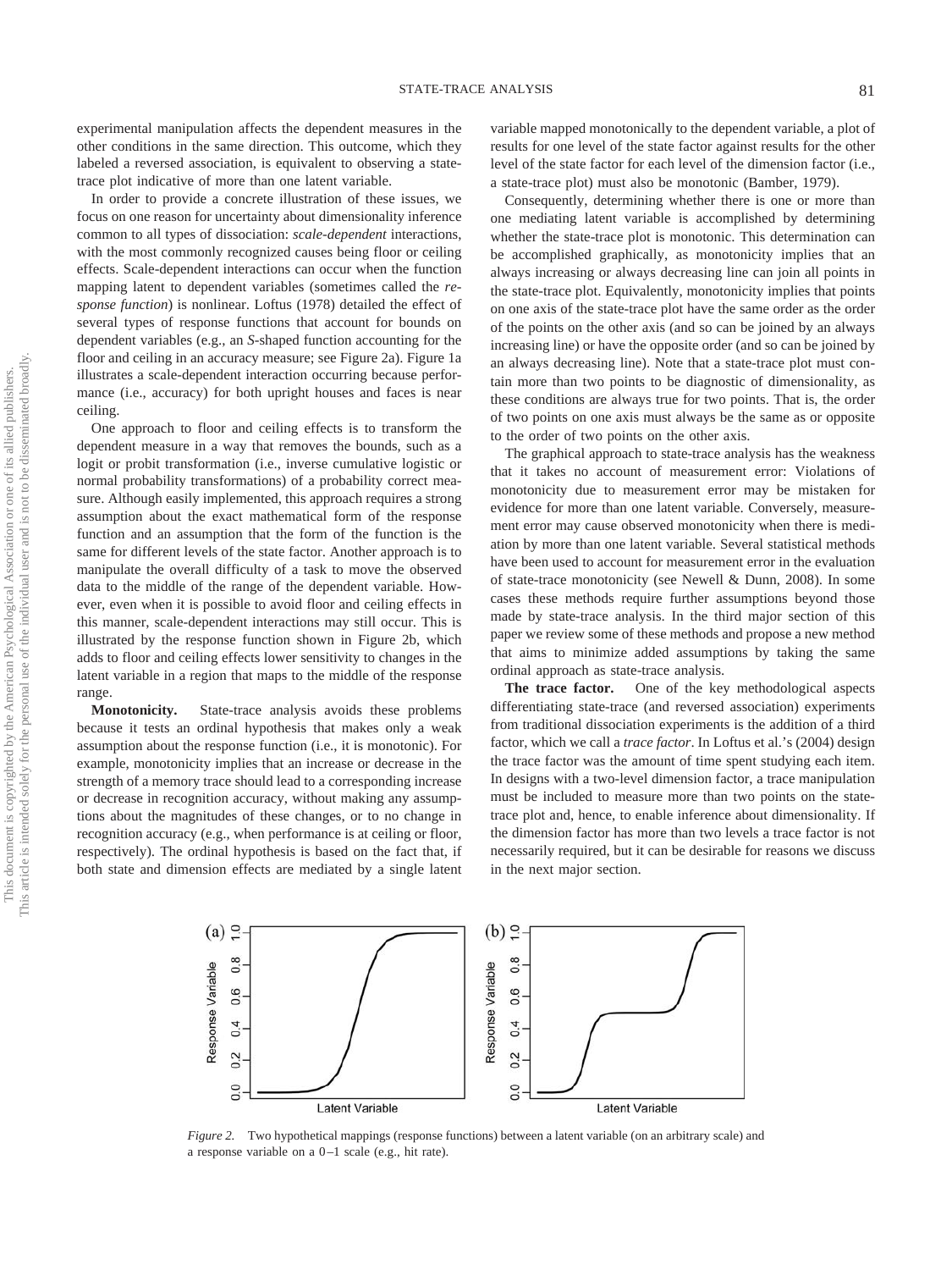Figure 1b illustrates a state-trace plot for a design with a two-level trace factor. The figure was created by taking the data plotted in Figure 1a and adding data from new conditions that allow a shorter time for the study of each item (and, hence, result in poorer performance). The four pairs of coordinates defining the four points in Figure 1b correspond to results from eight experimental conditions created by a factorial crossing of the state factor (face vs. house stimuli), the dimension factor (inverted vs. upright orientation), and the trace factor (short vs. long study duration). Typically, lines are drawn on the state-trace plot to join results for conditions differing only on the trace factor in order to visually group them together. We will call such lines (e.g., the solid lines in Figure 1b) *data traces*.

The dotted line in Figure 1b is a monotonic curve that almost manages to connect all of the points in the state-trace plot. There is some error, because the curve does not quite pass through the lower right or upper left points (short-study-time upright items and longstudy-time inverted items, respectively). These imperfections illustrate the statistical problem we address in the third major section of this paper: Given that the data in Figure 1b contain some measurement error, should we conclude that a monotonic curve describes the data well and, hence, that a single latent variable underlies memory for faces and for houses, or should we conclude that the monotonic curve misses the data and, hence, that more than one latent variable is required?

Note that in some applications of state-trace analysis the levels of the trace factor correspond to individual participants (a random effect) rather than to experimental conditions (a fixed effect). For example, Haist et al. (1992) plotted the probability of recall against the probability of recognition (the state factor) for amnesic and control groups (the dimension factor), with each point on the plot representing results for one participant. Similarly, in De Brauwer et al. (2006) the state factor was response time for different types of multiplication problems, the dimension factor was age group, and each point on the plot represented results for an individual participant (for similar applications, see Verhaeghen & Cerella, 2002; Verhaeghen & De Meersman, 1998; Verhaeghen et al., 2003). Although we do not focus on such applications in this paper, we do briefly address them in light of our findings in the General Discussion.

### **State-Trace Experiment Design**

In this section we focus on the design of state-trace experiments where the trace-factor corresponds to a fixed effect. This makes the trace factor amenable to experimental manipulations that can be used to refine an experimental design to suit state-trace analysis. It is our experience that design refinements are often necessary to produce state-trace results that are clearly diagnostic of dimensionality. The experiments whose results we report here were run for just such a purpose, in an attempt to refine Loftus et al.'s (2004) design.

### **Diagnosing Dimensionality**

Even when a state-trace plot contains more than two points and there is no measurement noise this still may not be diagnostic of dimensionality, as we illustrate in Figure 3. The figure contains state-trace plots of hypothetical data from the same design as



*Figure 3.* State-trace plots showing illustrative data patterns from a  $2 \times$  $2 \times 2$  design. Letters indicate data points. Thick lines are data traces, which join groups of data points that differ only on the trace factor. Thin dotted lines show the state trace of the underlying system; panels in the upper row show a one-dimensional system, and panels in the lower row show a multidimensional system.

illustrated by Figure 1b (i.e., a design in which state, dimension, and trace factors all have two levels). The points *a* and *b* are from the first level of the dimensional factor (e.g., inverted study items) for both levels of the trace factor (e.g., shorter and longer study time respectively), and their data trace is a thick solid line. Points *A* and *B* are from the second level of the dimension factor (e.g., upright study items), for both levels of the trace factor (e.g., shorter and longer study times respectively), and their data trace is a thick dashed line. In discussing this figure we assume that there is no measurement error, and so the data points fall exactly on their true values. We return to the issue of measurement error in the next major section.

If we were able to systematically vary all latent variables across all of their ranges, we would observe all possible values of the dependent variables corresponding to each axis of the state-trace plot. If this entire set of observations were represented on the state-trace plot and measured without error, the result would be the true *state trace* of the system. Under very general assumptions, any data-generating process mediated by just one latent variable will always have a monotonic true state trace. That is, the set of points created by moving the underlying latent variable across its whole range will make a curve in the state-trace plot that always increases or always decreases. For example, the thin dotted lines in Figures 3a and 3b show monotonic true state traces. In Figures 3a and 3b, the data points are also monotonic, having the same order on both axes: In Figure 3a this order is  ${a,b,A,B}$ , and in Figure 3b it is  ${a,A,b,B}$ .

Note that in Figure 3b a monotonic line joining all data points does not follow the data traces. In terms of our recognition memory example, the monotonic line joins the short-study-time inverted data, followed by the short-study-time upright data, longstudy-time inverted data, and then the long-study-time upright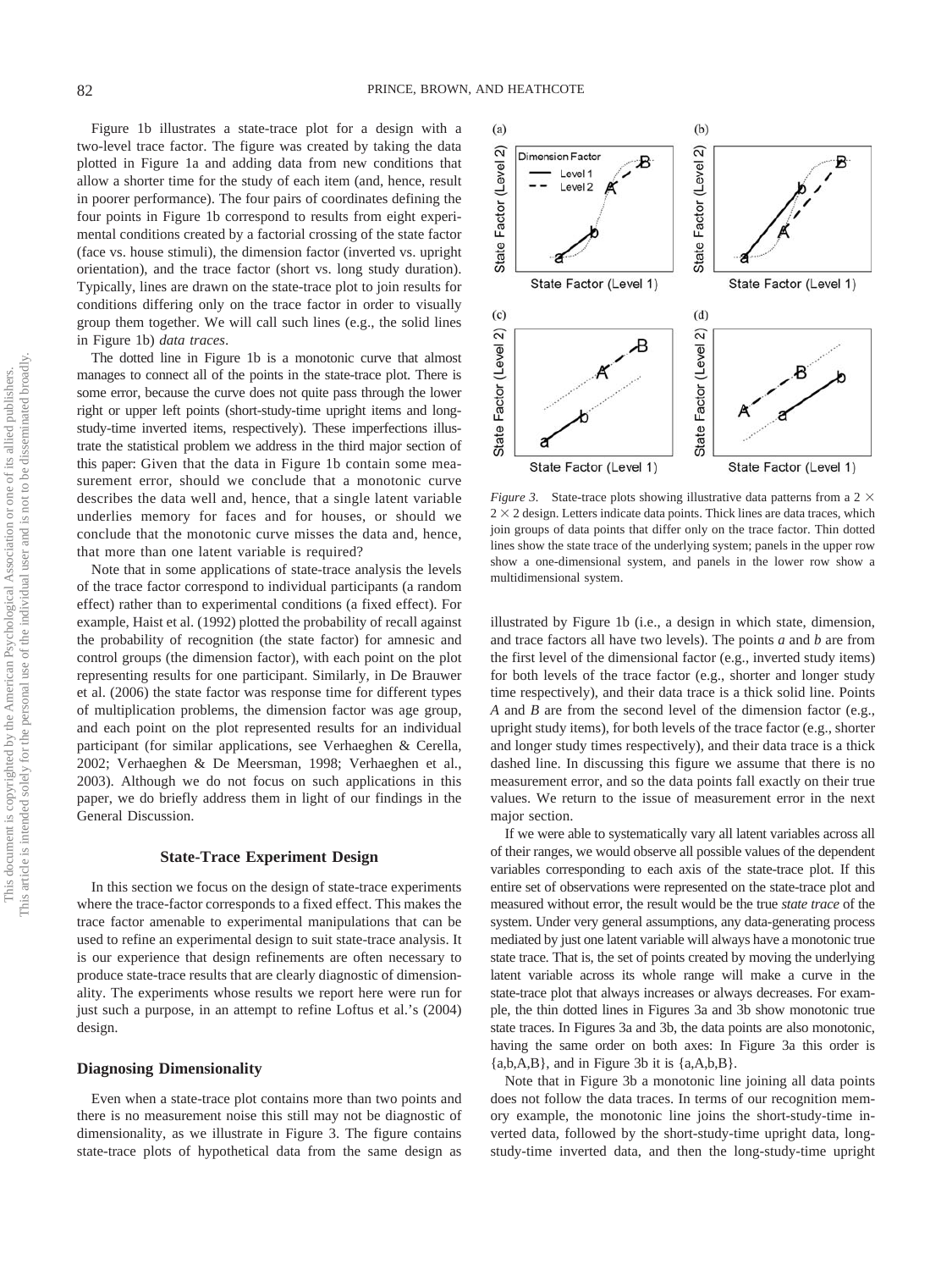data. This illustrates that the data traces (i.e., the solid and dashed lines) are only a graphical convenience and do not necessarily reflect the true state trace.

Note that neither the true state trace of a one-dimensional system nor the curve joining points with the same order on both axes must be straight, or have constant curvature, or satisfy any other condition related to smoothness. Such conditions may be important due to theoretical considerations outside the scope of state-trace analysis. However, state-trace analysis itself makes no such assumptions; it is based purely on monotonicity.

If the data points in a state-trace plot are nonmonotonic, a one-dimensional system cannot have produced them. However, the converse does not necessarily hold; if the data points in a statetrace plot are monotonic, this does not necessarily imply that a one-dimensional system generated them, even if there is no measurement noise. As illustrated by Figure 3, one further condition is required: overlap of the data traces on at least one axis.

Figures 3c and 3d show results for a two-dimensional system, illustrated by two true state traces (thin dotted lines). The first true state trace applies for the first level of the dimension factor (e.g., inverted stimuli), and the second applies for the second level of the dimension factor (e.g., upright stimuli). The data points in Figure 3d are nonmonotonic; the order of points on the *x*-axis {A,a,B,b} differs from the order on the *y*-axis {a,A,b,B}. In contrast, the data points in Figure 3c are monotonic; they have the same order {a,b,A,B} on both axes, despite the fact that the data in this figure come from a two-dimensional data-generating process.

In fact, the data points in Figure 3c are identical to those in Figure 3a—just the interpretation is different. We interpreted the data points in Figure 3a as belonging to a single monotonic true state trace (supporting a one-dimensional system), but Figure 3c shows they can equally belong to two true state traces and so are consistent with a multidimensional system. Figures 3a and 3c illustrate that when data traces fail to overlap, state-trace analysis fails to diagnose dimensionality.

Such failures can usually be remedied by changing the levels of the trace factor. For example, suppose that the trace factor in Figure 3 was the duration for which items are studied, as it was in our experiments. Because increased study duration increases accuracy, the accuracy for point *b* in Figure 3a can be increased by increasing study duration, and the accuracy for point *A* can be decreased by using a shorter study duration. This leads to the diagnostic state-trace plot shown in Figure 3b, in which the data traces overlap on both axes. Even though overlap on just one axis is sufficient, overlap on both is desirable as it increases the number of data points that can contribute to the detection of violations of monotonicity.

In Figure 3d the nondiagnostic result in Figure 3c was rectified by decreasing performance for both conditions within the second level of the dimension factor and increasing performance for both conditions within the first level of the dimension factor. Once again the resulting state-trace plot is strongly diagnostic of dimensionality, with data traces that overlap on both axes, and in this case it clearly indicates more than one dimension. If the trace factor were study duration in these examples, this result could be achieved by using longer study durations for level one than level two of the dimension factor (i.e., longer study for inverted than upright items). Note that there is no requirement to use a fully factorial design in state-trace analysis. Indeed, as we discuss below, a fully factorial design can be very inefficient.

# **Choosing a Trace Factor**

Much of the art of running a successful state-trace experiment is in choosing and calibrating an appropriate trace factor. We consider three design issues related to the trace factor. First, if nonmonotonicity in a state-trace plot is to be unambiguously attributed to the interaction of the state and dimension factors, the trace factor must have a monotonic effect within each level of the dimension factor. In our recognition memory example, this means that increased study time must lead to increased recognition accuracy in all four conditions. Other state-trace analyses of memory have used retention interval as the trace factor (Haist et al., 1992) or have used study-item repetitions (Bamber, 1979; Hintzman, 2004; Jang & Nelson, 2005), which are also assumed to have a monotonic effect on accuracy. The statistical procedures that we develop in the next major section provide a method of testing whether the trace factor effect is monotonic.

The second design issue requires trace levels to be chosen so they maximize overlap. Commonly, the dimension factor affects results for each state in the same direction. In such cases, different trace-factor levels can be used within each level of the dimension factor to compensate for the effect of the dimension manipulation and, hence, to maximize overlap. For example, in our experiments inverted items were harder to remember than upright items. Hence, it makes sense to give generally longer study durations to the inverted items, so that accuracy on the inverted and the upright items becomes about equal, and so data traces overlap.

Third, the effects of potential interactions between the trace factor and other factors must be considered. For example, it has been suggested that inversion and very brief exposure have similar effects (Valentine, 1988), so that upright faces may be encoded only in terms of features (i.e., in a one-dimensional manner) below some minimum study duration. If upright and inverted data traces overlap only when study duration for the upright condition is below this minimum, the state-trace plot will be monotonic, even when face processing is multidimensional at longer durations. This issue may account for Loftus et al.'s (2004) finding in their first experiment of a monotonic state-trace plot, as only the shortest study duration (17 ms) for upright items overlapped with the longest duration (250 ms) for inverted items. Our alterations to Loftus et al.'s design aimed to address this issue by increasing the minimum study duration for upright items.

### **Refining a State-Trace Experiment: A Case Study**

As previously discussed, a good state-trace design produces data traces that overlap on one and ideally both axes. When the dimension factor causes a large performance difference, using the same trace levels within each dimension level is inefficient, as only data in the overlapping region contribute evidence about dimensionality. In such cases it is better to use different levels of the trace factor for each dimension level (i.e., a nonfactorial design).

For example, the design used by Loftus et al. (2004) in their first experiment produced a very strong dimension effect: Items studied upright were much more accurately recognized than those studied inverted. In order to achieve data trace overlap, Loftus et al. used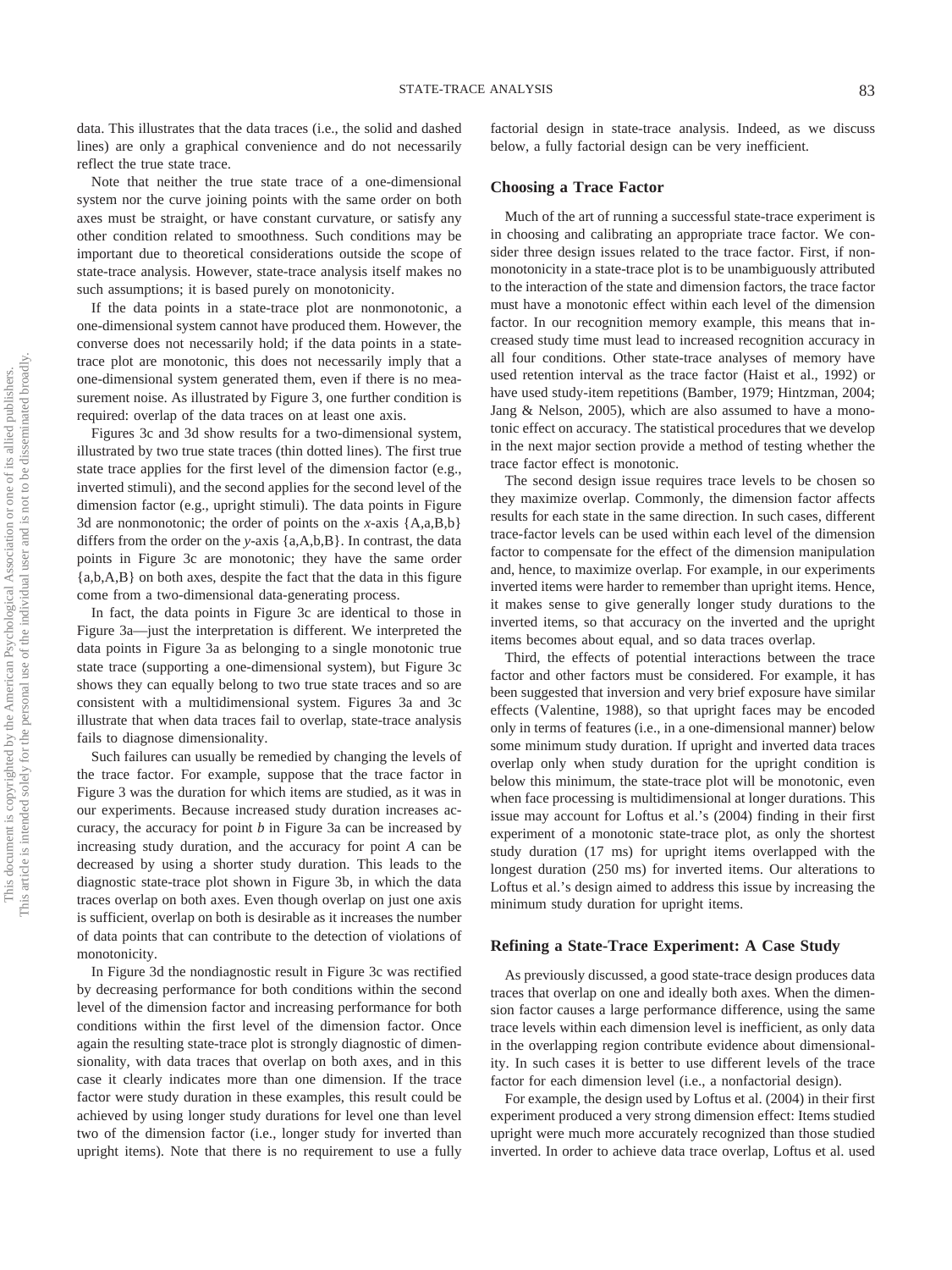six study durations (from 17 ms to 250 ms) in a fully factorial design with the state and dimension factors. Although this range of study durations was sufficient to cause overlap for both houses and faces, the overlap was minimal.

We largely replicated this design with our first experiment, which we call the *upright-test* experiment. However, in contrast to Loftus et al. (2004), we used longer study durations for inverted

items (256 –2,048 ms) than upright items (33–256 ms). As shown in Figure 4a (see caption for further experimental details), the longer study times for inverted items overcame the performance decrement caused by inversion and so produced almost perfect data-trace overlap. These durations were selected based on an earlier pilot study that was not so successful, illustrating the process of iterative refinement of a design.



*Figure 4.* State-trace plots of accuracy as measured by hit rate minus false alarm rate ( $HR - FAR$ ) for each participant then averaged over participants, for the (a) upright-test (18 participants), (b) inverted-test (16 participants), and (c) matched-test (14 participants) experiments. Each participant's FAR was based on 128 test trials, and each HR was based on 32 test trials. Data points are plotted with least significant ( $p = .05$ ) difference bars:  $\pm (SE \times 1.96 \times \sqrt{2})/2$  (Saville, 2003), where *SE* is a within-subject standard error (Loftus & Masson, 1994). Spearman's rank-based measure of association  $(\rho)$  for each condition is given above its panel. The lines are data traces, which join groups of data points that differ only on the trace factor.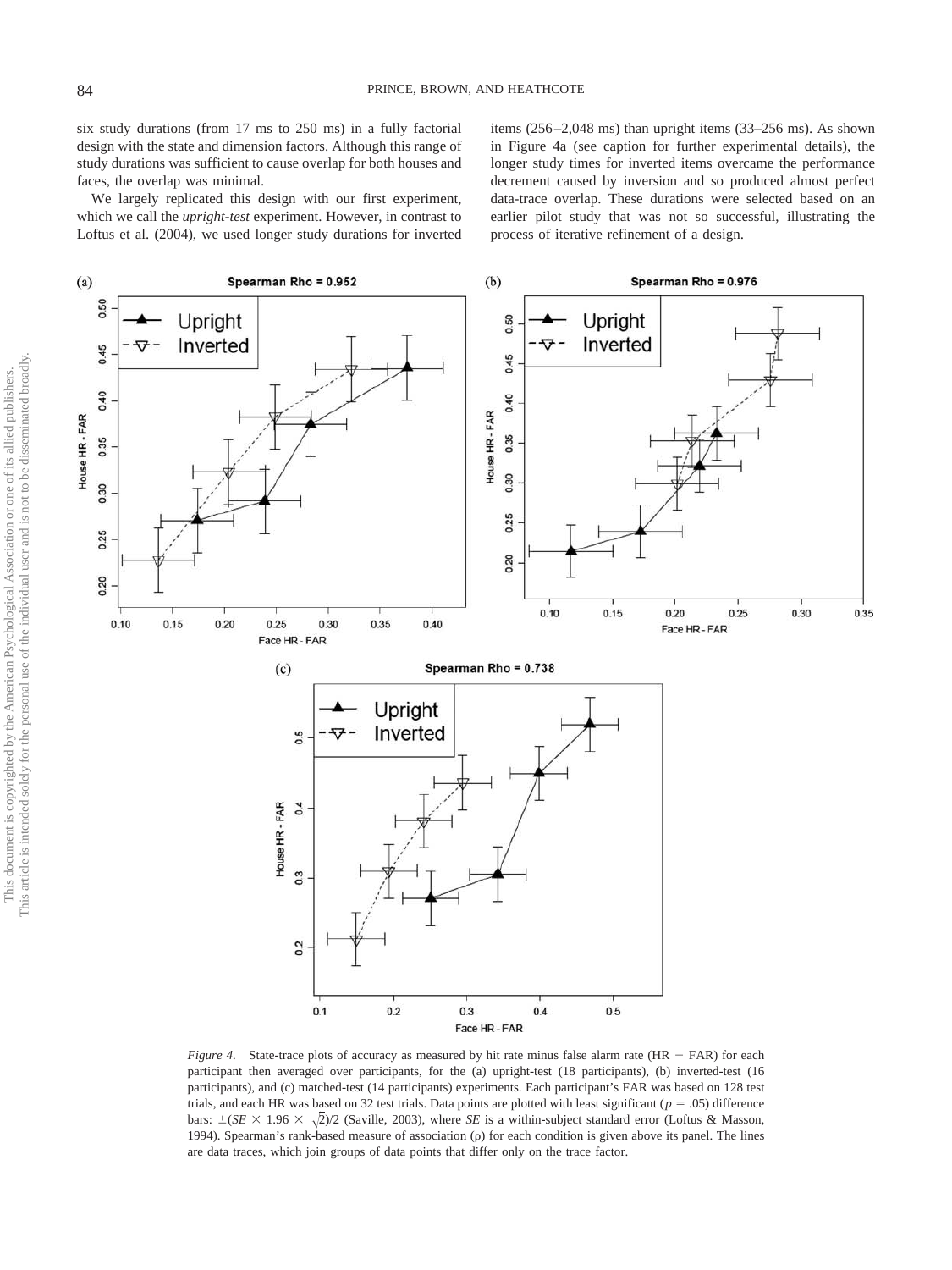Selection of an appropriate trace factor is subject to trade-offs enforced by restrictions on the range and number of trace levels. If too many levels are used, it is practically difficult to get enough trials at each level for precise measurement. For this reason we used four trace levels rather than Loftus et al.'s (2004) six. However, if too few levels are used it becomes difficult to detect nonmonotonicity. For example, Figure 4c shows a state-trace plot from our third experiment (described further below) that is clearly nonmonotonic, with the four points per data trace that were measured. In contrast, if only the lowest and highest points in each data trace had been measured we might have come to a quite different conclusion, because a monotonic line can join these four extreme points.

Although it is difficult to specify how many trace levels are required in general, the example in Figure 4c suggests a minimum of three. Once the number is chosen, the spacing of the levels must be selected. The optimal spacing depends on the nature of any nonmonotonicity that is present, but as this is not known in advance we recommend an iterative strategy, starting from a spacing that results in an approximately equal change in performance between each level. For example, Loftus et al. (2004) found that accuracy increased linearly with the logarithm of study duration, so we selected durations that increased by a constant multiple in our experiment, resulting in the relatively even spacing displayed in Figure 4. Unequal changes in performance between data points are undesirable because very closely spaced points generally make a smaller contribution to exploring the behavior of the underlying system than more widely spaced points. Closer spacing also makes observing nonmonotonicity within a data trace due to sampling error more likely.

**Reducing the dimension effect.** An alternative approach to maximizing data-trace overlap is to reduce the magnitude of the dimension factor effect. Confounding the dimension manipulation with another manipulation that has the opposite effect can do this. In fact, the reason that Loftus et al. (2004) obtained such a large difference between upright and inverted stimuli was that they confounded their inversion manipulation with the encodingspecificity effect (Tulving & Thomson, 1973) but in a way that increased rather than reduced the dimension effect. Encoding specificity is a well-known and robust effect (Nilsson & Gardiner, 1993) whereby memory for a stimulus (including faces; Rakover & Teucher, 1997; Yin, 1969) improves when there is a better match between its study and test encodings. Loftus et al. had participants study stimuli either upright or inverted but always tested them upright. Hence, the upright condition was advantaged even more than usual, because study and test encodings had a better match than in the inverted condition.

Loftus et al. (2004) applied inversion at study but not at test to investigate the hypothesis that evidence for a multidimensional face representation emerges only when inversion affects the processing of faces that are already stored in memory. As the faces used in the first experiment were unfamiliar, they were not in memory before study, and so Loftus et al.'s hypothesis predicted a monotonic state-trace plot for this design. Arguably the same prediction should hold whether all images are tested upright or all are tested inverted, so in our second experiment, which we call the *inverted-test* experiment, we tested all stimuli inverted. This reverses the confounding effect of encoding specificity and so should reduce the difference in accuracy between upright and inverted stimuli.

We took advantage of the reduced inversion effect in the inverted-test experiment by using longer study durations for the upright condition (67–512 ms) in order to avoid the potentially confounding effects of very brief study durations discussed earlier. We also kept the same study durations for the inverted condition (267–2,048 ms) as in our upright-test experiment. However, as shown by the state-trace plot of data from this experiment (see Figure 4b), our choice of upright durations underestimated the power of the encoding specificity effect relative to that of the inversion effect. With the durations we used, performance was actually better in the inverted than the upright condition. These results suggested that the inversion and encoding specificity effects are about equal in magnitude in our design, and so the best overlap would have been obtained using equal durations for the upright and inverted conditions. Prince and Heathcote (2009) used this design and obtained greatly improved data-trace overlap, again illustrating the process of iterative design refinement.

**Accuracy measures and multiple baselines.** Within each level of the state factor in the upright-test and inverted-test experiments, accuracy was measured relative to a common baseline condition for all levels of the trace and dimension factors. That is, accuracy for houses was measured relative to a false alarm rate (FAR; i.e., the probability of wrongly saying a test item was studied) specific to houses, and accuracy for faces was measured relative to the FAR for faces.

In Figure 4 we used HR minus FAR as the accuracy measure, where HR is the hit rate (i.e., probability of correctly saying a test item was studied). When there is a common baseline the order of accuracy results will be the same for any reasonable measure, such as  $(HR - FAR)/(1 - FAR)$ , which is similar to the measure used by Loftus et al. (2004), or the *d'* measure used in signal detection theory (i.e., *z*(HR) – *z*(FAR); Macmillan & Creelman, 2005, where *z*() is a probit transformation). Note that all of these measures are monotonically related. It is a notable strength of state-trace analysis that the dimensionality indicated by a state-trace plot can be unaffected by using different monotonically related accuracy measures.

However, state-trace analysis may not be invariant in this way for a design where accuracy is assessed against different baselines for different dimension factor levels. Our third experiment, with results shown in Figure 4c, is a case in point. As has been standard in the differential face-inversion effect literature since its inception (Yin, 1969), study and test orientations were matched in this experiment. That is, in this *matched-test* experiment, an item that was studied upright was tested upright and an item that was studied inverted was tested inverted. As the difference between upright and inverted stimuli is clear to participants, they might decide to use different criteria to make recognition decisions for upright and inverted test items.

The usual method of addressing such potential differences in response bias is to measure accuracy relative to separate baselines for upright and inverted conditions. That is, some test items that were not previously studied are presented either inverted or upright, and their separate false alarm rates are used to calculate accuracy for inverted and upright conditions respectively. However, different baselines for the dimension (or trace) factors mean that state-trace inference may no longer be invariant across different accuracy measures. In the matched-test experiment, for exam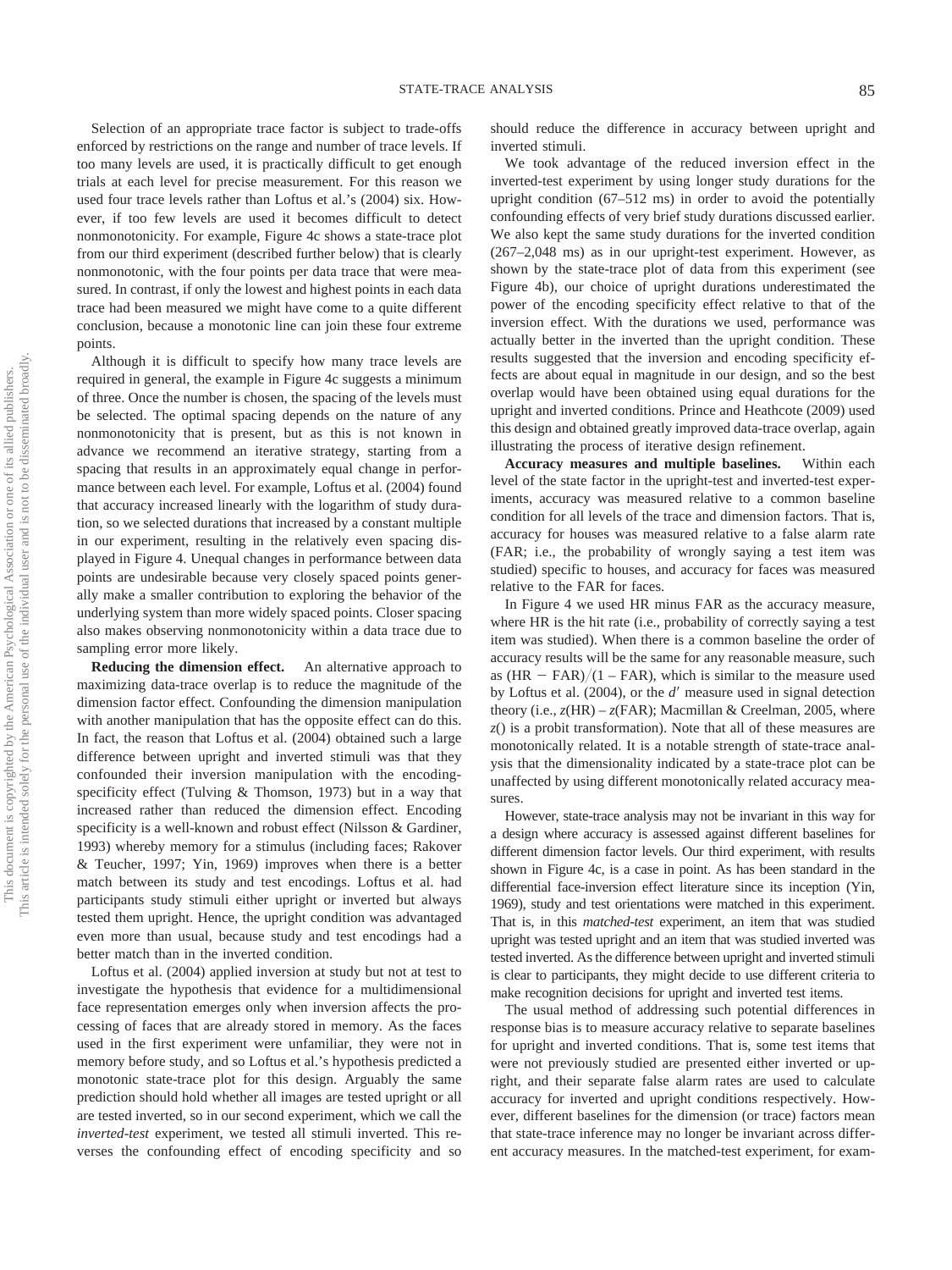ple, this can occur because the order of results among upright and inverted conditions can depend on the scale on which accuracy is measured.

As an existence proof, suppose  $FAR = 0.2$  and  $HR = 0.85$  for upright items and  $FAR = 0.35$  and  $HR = 0.95$  for inverted items. If we measure performance using HR – FAR, upright performance (0.65) is greater than inverted performance (0.6), but the order is reversed in *d'* (1.88 vs. 2.03 for upright and inverted, respectively) and  $(HR - FAR)/(1 - FAR)$  (0.81 vs. 0.92). If the two baselines happen not to differ empirically, this problem might not arise. Our third experiment was designed to check whether this state of affairs held in the matched-test design; unfortunately, it did not, so we do not consider this experiment further. Note that a baseline that collapses over upright and inverted false-alarm rates does not address the problem, as a criterion shift would still affect hit rates.

Differing baselines for each state factor level (e.g., for houses and faces) do not compromise a state-trace analysis of accuracy. This is because the order of accuracy results within each statefactor level is unaffected by the baseline, and so monotonicity, which depends only on the order of conditions, is unaffected. Hence, when only one of the state and dimension factors has a common baseline, the factor with the common baseline should always be used as the dimension factor. Alternatively, a different type of test that does not require a baseline, such as a twoalternative forced-choice test, can be used. The analysis methods we develop in the third major section of this paper work with both two-alternative forced choice and single-item testing.

# **Summary and Recommendations for Experiment Design**

In a state-trace experiment the trace factor is typically of lesser theoretical interest, as it is included in the design only to sweep out different levels of performance. However, it has an important role to play in obtaining overlapping data traces. Overlapping data traces are essential for enabling a state-trace plot to be diagnostic of dimensionality. Hence, a successful state-trace experiment requires careful selection and calibration of the trace factor. Often, the most efficient way of ensuring data-trace overlap is to use different levels of the trace factor between levels of the dimension factor in order to counteract the effect of the dimension factor.

The number and spacing of the levels of the trace factor must also be calibrated in order to best detect any nonmonotonicity in the state-trace plot. At least three trace levels per dimension level, with each set of trace levels having approximately evenly spaced effects on performance, are recommended. In order to permit unambiguous interpretation of any nonmonotonicity (and hence evidence of multidimensionality) as a result of the interaction of state and dimension factors it is also desirable that the trace factor is known to have, or can be shown to have, a monotonic effect on performance.

#### **Statistical Analysis of State-Trace Data**

In this section we propose a new method for analyzing statetrace plots of accuracy data, using Klugkist, Kato, and Hoijtink's (2005) Bayes factor method of selecting among models defined by inequalities. Technical details are provided in the Appendix. We also provide an example of how the method can be applied, using

data from our upright-test and inverted-test experiments. First, however, we motivate our new approach by discussing the potential shortcomings of some existing methods.

### **Existing Statistical Methods**

Perhaps the most common method for state-trace analysis is visual inspection of a state-trace plot based on data averaged over participants. Measurement error is quantified by confidence intervals, with small intervals and, hence, a clear conclusion obtained by averaging over a large number of participants. For example, Loftus et al. (2004) averaged over 366 participants in their first experiment. They also quantified evidence for monotonicity using Spearman's rho  $(\rho)$ , a rank-based measure of association (monotonicity implies  $\rho = 1$ ). They showed that a criterion of  $\rho = 1$ reliably identifies a one-dimensional system when results are averaged over participants simulated by varying the system's parameters. Their method results in state-trace plots that are monotonic for every simulated participant.

However, when we repeated their analysis with added measurement error, which creates more realistic data where some participant's simulated state-trace plots are nonmonotonic, this test became unreliable. A value of  $\rho = 1$  rarely occurred, and even when an optimal  $\rho$  criterion was used, the monotonic versus nonmonotonic classification was unreliable unless measurement error was small. Moreover, even when measurement error was small, optimal criteria on Spearman's rho varied substantially across the simulations, indicating that this test might be difficult to apply in practice.

Figure 4 exemplifies the type of analysis used by Loftus et al. (2004), as applied to our three experiments. To facilitate congruency between *inference-by-eye* and conventional standards for null-hypothesis statistical testing (NHST), we added to Figure 4 *least-significant difference* intervals (see figure caption for details), so that nonoverlapping bars indicate a significant difference at the .05 level. Based on this method, a one-dimensional system cannot be rejected for the upright-test (Figure 4a) and inverted-test (Figure 4b) experiments. However, the trends in the upright-test experiment suggest nonmonotonicity, so perhaps the nonsignificant results are attributable due to a small sample size (see figure caption) and hence a lack of power. In the matched-test experiment (Figure 4c) this method supports a multidimensional system, although, as we have noted, interpretation of accuracy results for this experiment are problematic. All of these conclusions are consistent with the Spearman's rho values in the figure, which are relatively close to one for the upright-test and inverted-test experiments and substantially less than one for the matched-test experiment.

**Averaging and monotonicity.** Unfortunately, the averaging that underpins the reduction in measurement error necessary for the preceding types of analyses can be problematic. First, averaging can produce results that depend on the type of accuracy measure used. More fundamentally, neither monotonicity nor nonmonotonicity is necessarily preserved under averaging. For example, Figure 5, which uses the same design and notation as Figure 3, shows hypothetical data from two participants (left and middle columns) and the average over those two participants (right column). The first row shows that, even when both participants have nonmonotonic state-trace plots, the average plot can be monotonic. The second row shows the opposite; both participants are mono-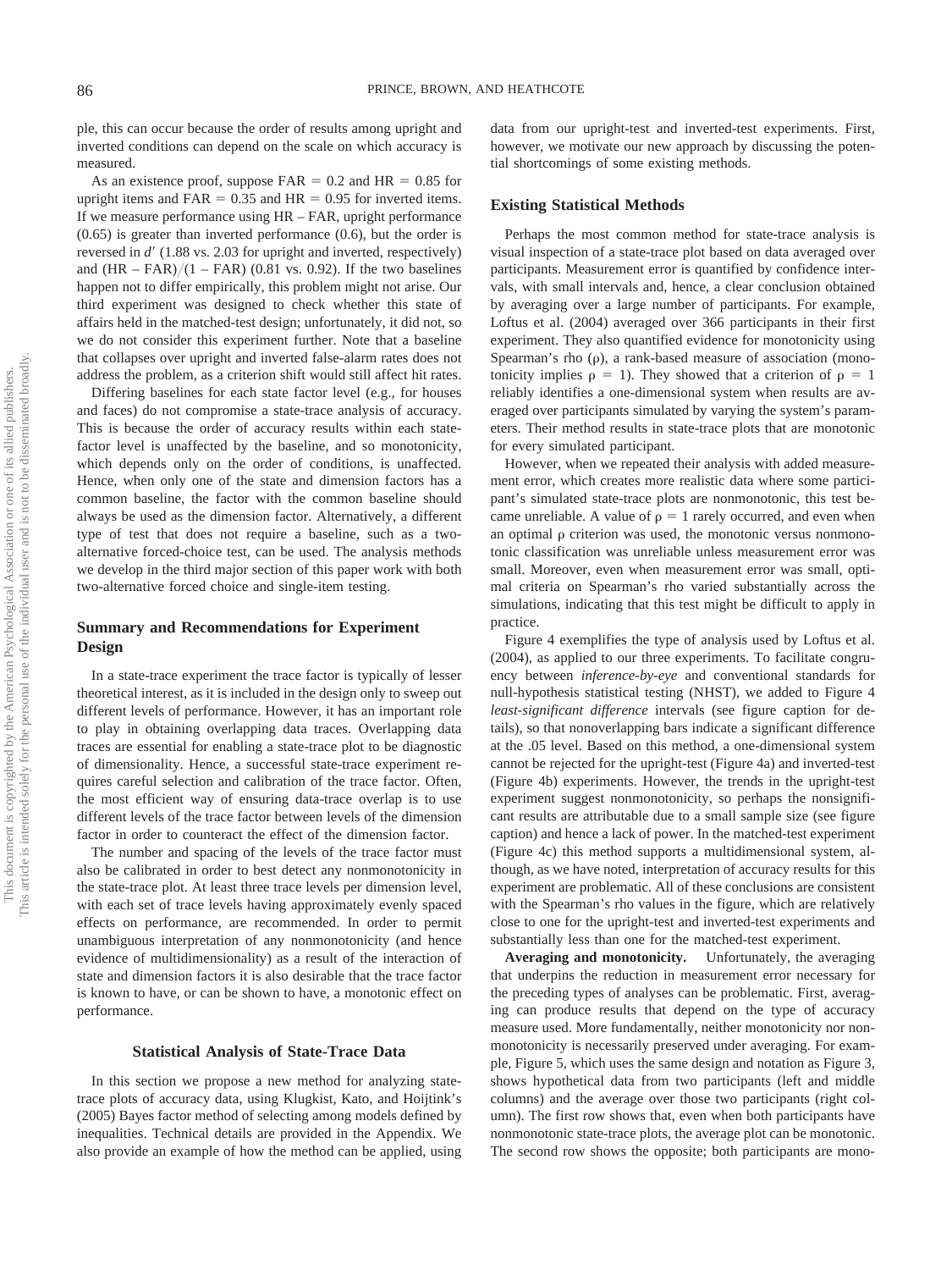

*Figure 5.* State-trace plots illustrating averaging distortions. Letters indicate data points and the lines are data traces, which join groups of data points that differ only on the trace factor. The dimension factor has two levels, with data from one level (*a* and *b*) joined by a solid data trace and data from the other level (*A* and *B*) joined by a dashed data trace.

tonic but the average is nonmonotonic (see Newell et al., 2010, for an example of this phenomenon). In all cases the individual participant data are plausible: Data traces overlap on at least one axis, and an increase in the trace factor within each level of the dimension factor causes an increase on both axes. Similarly plausible examples can be constructed where a mixture of monotonic and nonmonotonic participants leads to either a monotonic or a nonmonotonic average.

These examples do not prove that a state-trace analysis performed on average data is always or even very often misleading. However, they do show that averaging has the potential to be misleading. In our experiments, where all factors are within subjects, a complete state-trace analysis of each individual participant's data provides a possible solution. Results of individual analyses can then be safely aggregated, except where there is evidence for strong individual differences, such as individual participants with outlying results or larger subgroups with different dimensionality. Eliminating outlying participants from aggregates or aggregating over only subgroups of participants can address such problems. In the following Example Analysis section we present results for individual participants using figures that make it easy to detect such issues.

Although individual analysis avoids distortion due to averaging, it can introduce other issues. First, it cannot be used for state-trace designs with between-subjects factors. Second, higher levels of measurement noise usually attend individual analysis, necessitating more observations per participant to get precise estimates. Finally, within the NHST framework, a nonsignificant test result due to a lack of power can be confused with support for a null hypothesis. Although this confusion must be avoided in all contexts, it is particularly salient for individual analysis, due to higher levels of measurement noise. For NHST analyses of state-trace data, where a one-dimensional model is the null model, this confusion leads to a bias against a multidimensional finding.

**NHST.** A range of model-selection techniques that have been applied to average state-trace data can also be applied to individual data. Newell and Dunn (2008) used monotonic regression (Barlow, Bartholomew, Bremner, & Brunk, 1972), with goodness-of-fit tests based on bootstrap estimates of null-hypothesis distributions (McLachlan & Peel, 2000). Other NHST approaches, such as comparing maximum likelihood fits among order-constrained models, can also be applied to individual data. For example, a particular one-dimensional model (i.e., a model that enforces a particular order for all points on both axes) could be used as the null, and its fit could be compared to that of a model without order constraints or to models that enforce only the order dictated by the trace factor within each data trace.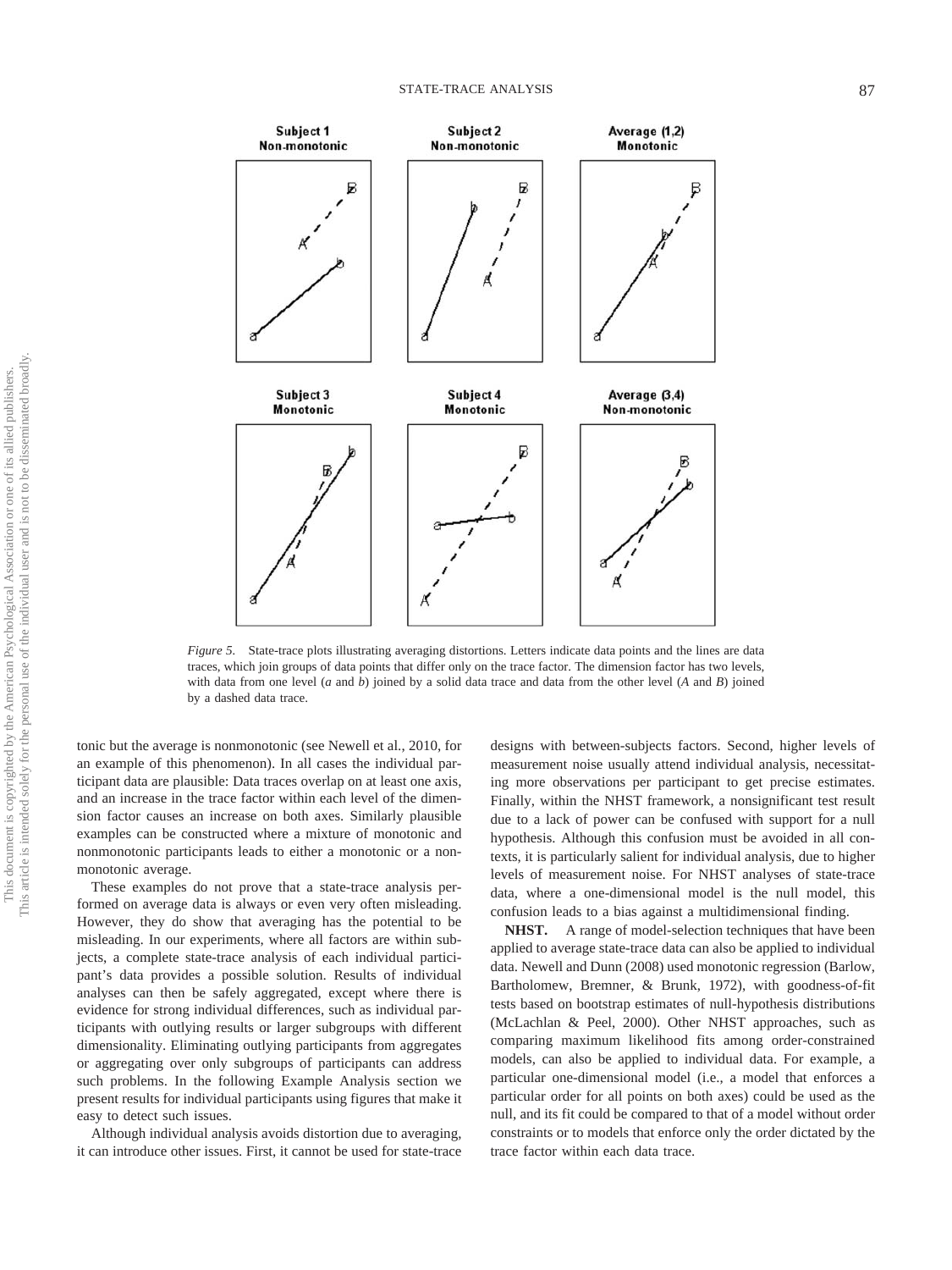We do not pursue the NHST approach here because it is not clear how this approach can take account of differences in model complexity. The class of multidimensional models is clearly much more flexible than the class of one-dimensional models, as it has fewer order (inequality) restrictions and so is likely to fit data better by chance. Methods of accounting for model complexity due to differences in number of parameters (see Pitt & Myung, 2002) cannot be applied, as one-dimensional and multidimensional models have the same number of parameters. As Klugkist, Laudy, and Hoijtink (2005) pointed out, "For inequality constrained hypotheses the number of parameters does not reflect the complexity or size of the parameter space of the model" (p. 478).

A second reason that we did not pursue an NHST approach is that we believe it is inherently unsuited to state-trace analysis. Loftus (2002) suggested that state-trace analysis should be used to determine the simplest explanation of a phenomenon. Hence, state-trace analysis needs a statistical method that provides estimates of the probability that the simpler model (e.g., a onedimensional model) is sufficient rather than one that focuses only on estimating the probability that a more complex model (e.g., a multidimensional model) is required. NHST casts the simpler model in the role of the null hypothesis. A significant result can provide evidence against the null model. However, NHST cannot provide evidence for the null model, as a failure to reject the null hypothesis might be due either to the null being true or to a lack of power, which is particularly likely in individual participant analysis (see Wagenmakers, 2007, for other problems with NHST). Gallistel (2009) summarized these and related issues and suggested that Bayesian analysis provides a potential method for solving both problems (i.e., confirming the null and addressing model complexity).

# **Proposed Method**

We propose a method of state-trace analysis based on quantifying evidence for different models of orderings of results over experimental conditions. The models assume independent binomial distributions for the binary choice data within each condition, and all have the same number of parameters. That is, there is one binomial probability parameter for each condition. For our uprighttest and inverted-test experiments with four levels of study duration, for example, there are 18 parameters, corresponding to the  $2 \times 2 \times 4 = 16$  hit rates in the conditions testing studied items and two false-alarm rates for conditions testing unstudied items (i.e., false-alarm rates for faces and houses).

The models differ in terms of inequality constraints (i.e., orders) placed on the set of binomial probability parameters  $(\theta)$ . In our application, each state has a separate baseline condition,  $\theta = \{\theta_i^F,$  $\theta_{i,j,k}^{\text{H}}$ , for which the superscript indicates a false-alarm (F) or hit (H) rate parameter and the subscripts indicate the state  $(i = 1, 2)$ , dimension  $(j = 1, 2)$ , and trace  $(k = 1...4)$  factor levels. Although the labeling of the state and dimension factor levels is arbitrary, the trace factor levels are assumed to be labeled in the order predicted to produce increasingly accurate performance (e.g., in order of increasing study duration). In a design without baselines (e.g., two-alternative-forced choice testing),  $\theta = \theta_{i,j,k}^{\text{H}}$ .

We examine four ordinal models that are diagnostic either of dimensionality or of the need for design refinement. The first diagnostic model, the nontrace (NT) model, is defined as violating

the order dictated by the trace factor. In our application, for example, the order predicted by the trace factor (study duration) is  $\theta_i^{\text{F}} < \theta_{i,j,1}^{\text{H}} < \theta_{i,j,2}^{\text{H}} < \theta_{i,j,3}^{\text{H}} < \theta_{i,j,4}^{\text{H}}$ . The nontrace model violates this order for one or more of the state and dimension conditions. Evidence for the nontrace model suggests that the trace factor manipulation did not have a monotonic effect, and so the trace factor manipulation may be in need of revision. The same logic applies to designs with no baseline, except the constraint involving  $\theta_i^{\text{F}}$  is dropped.

The remaining three diagnostic models are special cases of the complement of the nontrace model, which we call the trace (T) model (i.e., a model in which trace-factor order applies for all state and dimension factor levels). As the trace model implies that  $\theta_i^{\text{F}}$  <  $\theta_{i,1,1}^{\text{H}}$  and  $\theta_i^{\text{F}} < \theta_{i,2,1}^{\text{H}}$ , we need only consider constraints on the order of the hit-rate parameters for the remaining three diagnostic models. Hence, designs with and without baselines for each state can be treated in the same way. The second diagnostic model, the multidimensional (MD) model, is defined as having a different order for the parameters associated with each state-factor level. Evidence for this model suggests a system with more than one latent variable.

The final two diagnostic models are special cases of the complement of the multidimensional model within the trace model, which we call the monotonic (M) model (i.e., a model in which parameters have the same order within each state-factor level). In particular, the third diagnostic model, which we call the no-overlap (NO) model, is defined as having one of the two orders indicating that there is no overlap between data traces (e.g.,  $\theta_{i,1,4}^{\text{H}} < \theta_{i,2,1}^{\text{H}}$  or  $\theta_{i,2,4}^{\text{H}} < \theta_{i,1,1}^{\text{H}}$ ). Evidence for this model suggests that monotonicity is not diagnostic of dimensionality, and hence there is need for a refinement in the experimental design to increase overlap. The fourth diagnostic model, which we call the unidimensional (UD) model, is the complement of the no-overlap model within the monotonic model and so is defined as having any of the remaining monotonic orders. Evidence for this model suggests a system with one latent variable.

The union of the four diagnostic models contains all possible parameter orders. The models differ tremendously in their complexity and, hence, in their ability to fit data by chance. One way of quantifying the complexity of ordinal models is by counting the number of orders they contain. A model with no order constraints on its *p* parameters, which we call the unrestricted (U) model, contains *p*! orders. For example, consider a simple design with no baseline and two levels for the state, dimension, and trace factors, in which  $p = 8$ . There are 40,320 possible orders in the unrestricted model, but only 36 of these satisfy the constraints of the trace model. Of those 36, only four satisfy the unidimensional model, 30 satisfy the multidimensional model, and the remaining two satisfy the no-overlap model. In this case the nontrace model is more complex than the multidimensional model by a factor of greater than 1,000. The multidimensional model is 7.5 times more complex than the unidimensional model, which in turn is twice as complex as the no-overlap model. These factors increase and diverge for more complicated designs (see Appendix for general formulae), underlining the need to take account of model complexity.

**Bayes factor model selection.** A Bayes factor (BF; Kass & Raftery, 1995) is the ratio of the marginal probability of the observed data given one model (*Mi* ) divided by the marginal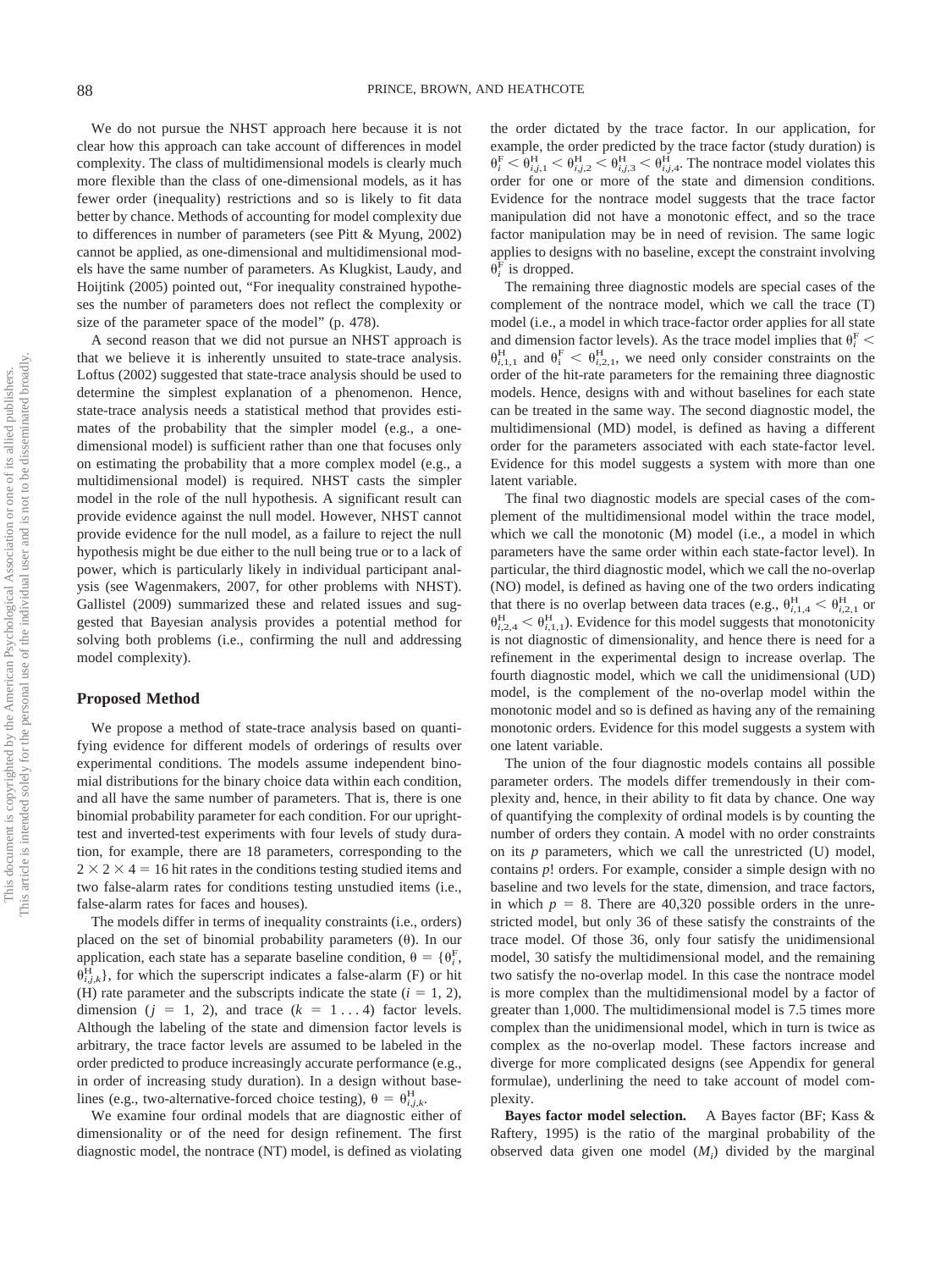probability of the observed data given another model  $(M_k)$ :  $BF_{ik}$  $m(\mathbf{D}|M_i)/m(\mathbf{D}|M_k)$ . The marginal probability equals the likelihood of the data, given a model with parameters  $\theta$ ,  $f(\mathbf{D}|M, \theta)$ , integrated over the prior distribution of the parameters,  $p(\theta|M)$ :  $m(\mathbf{D}|M)$  =  $f(\mathbf{D}|M, \theta)$   $p(\theta|M)$   $d(\theta)$ . We use Bayes factors to select among the four diagnostic models because, as Myung, Karabatsos, and Iverson (2008) stated, "Bayes factor-based model selection automatically adjusts for model complexity" (p. 314). The aim of Bayes factor model selection is to find the model with the highest posterior model probability. This is the probability, given observed data **D,** that one model (*Mi* ) among a set of two or more models, is the true model:  $p(M_i|\mathbf{D})$ .

For a set of models  $M_i$ ,  $i = 1, \ldots, m$ , that are assumed to have an equal prior probability of being the true model, $<sup>1</sup>$  the</sup> posterior model probability for  $M_i$  is calculated using each model's Bayes factor all relative to the same model,  $M_k$ .  $p(M_i|\mathbf{D}) = BF_{i,k}/\sum_{j=1}^m BF_{i,k}$ . Note that, as the marginal probability for  $M_k$  cancels in this ratio, the posterior model probability is the same for different choices of  $M_k$ . Note also that, unlike NHST probabilities, both high and low posterior model probabilities are interpretable, as evidence for and against a model respectively.

Bayes factors can be difficult to estimate because the integration required to calculate marginal probabilities is over a high-dimensional space (e.g., 18 dimensions for our experiments). However, when the models being compared have the same parameters, differing only in that one  $(M_i)$  is an order-constrained special case of the other  $(M_k)$ , Klugkist, Kato, and Hoijtink (2005) showed that the Bayes factor can be estimated based only on Monte Carlo (MC) methods that generate random samples from the prior and posterior of the less restricted or *encompassing* model (see Andrieu, de Freites, Doucet, & Jordan, 2003, for an overview of methods used to obtain MC samples). All that is required are estimates of the proportion of the prior  $(\hat{\pi})$  and posterior  $(\hat{\Pi})$  MC samples from the encompassing model (i.e.,  $M_k$ ) that obey the order constraints dictated by the more restricted model  $(i.e.,  $M_i$ ). The Bayes factor is approximated by the ratio of these two$ proportions:

# $BF_{\text{i,k}} \approx \hat{\Pi}/\hat{\pi}.$

This method of estimating Bayes factors is made both conceptually and computationally simpler by assuming independent uniform priors for each parameter in the unrestricted model. Such a uniform prior corresponds to the assumption that, before the data are observed, all orders are equally likely. Other priors could be used, but as long as they allow some nonnegligible probability for all orders, they will produce the same Bayes factor estimates (Klugkist, Kato, & Hoijtink, 2005), making results insensitive to the choice of prior (see Liu & Aitkin, 2008, for a discussion of the problem of prior sensitivity in other applications of Bayesian methods).

A uniform prior has the computational advantage that prior proportions can be computed analytically (see Appendix), avoiding the computational expense of using MC samples. A second computational advantage follows from the fact that a uniform distribution is a special case of the beta distribution, which is the conjugate prior for the binomial distribution. This implies that the posterior also has a beta distribution (see Appendix for details). Fast algorithms are available in most statistical packages for obtaining independent MC samples from beta distributions, minimizing the computational expense of estimating posterior proportions based on MC samples from the posterior distribution of the unrestricted model.

Figure 6 illustrates the procedure by which we estimate posterior proportions for the four diagnostic models. First, MC samples are generated from the posterior of the unrestricted model (represented by a unit rectangle in Figure 6a). A count is made of the number that violate the trace-model order, enabling estimation of the posterior proportion  $(\hat{\Pi}_{NTU})$ , trace-model order, enabling estimation of the posterior proportion  $(\hat{\Pi}_{NT,U})$ ,<br>and hence the Bayes factor  $(\widehat{BF}_{NT,U} = \hat{\Pi}_{NT,U}/\pi_{NT,U})$ , for the nontrace model relative to the unrestricted model (note that by definition  $\pi_{NT,U} = \prod_{NT,U} = BF_{U,U} = 1$ ). In theory, estimates of the Bayes factors for the remaining three diagnostic models can be based on counts of the number of trace-model MC samples (represented by the oval in Figure 6a) that follow the orders dictated by each. However, this method is usually impractical, because posterior trace-model MC samples may be obtained only rarely.

To avoid this inefficiency we use a type of Markov chain Monte Carlo (MCMC) algorithm, an order-constrained Gibbs sampler (Gelfand, Smith, & Lee, 1992; see Appendix for details), to approximate a sequence of MC samples from the posterior of the trace model. The trace model is represented by the unit rectangle in Figure 6b, with the proportion of monotonic posterior trace-model MC samples represented by the oval. The area outside the oval represents the proportion of posterior multidimensional model MCMC samples relative to the trace model ( $\hat{\Pi}_{MD,T}$ ). The two regions within the oval represent the proportions of posterior no-overlap model  $(\hat{\Pi}_{\text{NO,T}})$  and unidimensional model  $(\hat{\Pi}_{UD,T})$  MCMC samples. These three posterior proportions relative to the trace model are multiplied by the posterior trace-model proportion obtained from unrestricted posterior model MC samples (see Figure 6a) to obtain estimates of proportions relative to the unrestricted model ( $\hat{\Pi}_{MD,U}$ ,  $\hat{\Pi}_{NO,U}$ , and  $\hat{\Pi}_{UD,U}$ ) and, hence, Bayes factors relative to the unrestricted model ( $\hat{BF}_{MD,U} = \hat{\Pi}_{MD,U}/\pi_{MD,U}$ ,  $\hat{\Pi}_{\text{MD,U}} \; = \; \hat{\Pi}_{\text{MD,U}} / \pi_{\text{MD,U}},$  $B\widehat{F}_{\text{NO,U}} = \widehat{\Pi}_{\text{NO,U}} / \pi_{\text{NO,U}}$ , and  $B\widehat{F}$  $\hat{H}_{\text{NO,U}} = \hat{\Pi}_{\text{NO,U}} / \pi_{\text{NO,U}}$ , and  $\hat{\text{BF}}_{\text{UD,U}} = \hat{\Pi}_{\text{UD,U}} / \pi_{\text{UD,U}}$ .

Klugkist, Laudy, and Hoijtink (2005) described Bayes factors relative to the unrestricted model as measuring model fit in a way that takes into account model complexity. Intuitively, the adjustment for complexity occurs because, as a model's prior proportion  $(\pi)$  increases (indicating that the model is a priori more complex because it is able to fit a greater variety of data by chance), the Bayes factor decreases. Similarly, the Bayes factor increases as the model's posterior proportion increases, indicating that it provides a better fit to the data. When the Bayes factor for a model relative to the unrestricted model is greater than one, this provides evidence that the model is preferred over the unrestricted model with associated posterior model probability  $p_{m, \{m, U\}} = BF_{m, U}/(1 + BF_{m, U}).$ 

**Model-selection strategies.** Posterior model probability estimates for each diagnostic model ( $m = 1 ... 4$ ) within the set of four **Model-selection strategies.** Posterior model probability estimates for each diagnostic model  $(m = 1 ... 4)$  within the set of four diagnostic models  $(\hat{p}_{m,\text{U}})$  are given by  $\widehat{BF}_{m,U}/(\widehat{BF}_{NT,U} + \widehat{BF}_{MD,U})$ fraces for each diagnostic model  $(m - 1 ... 4)$  within the set of four<br> **Hagnostic models**  $(\hat{p}_{m,(U)})$  are given by  $\widehat{BF}_{m,U}/(\widehat{BF}_{NT,U} + \widehat{BF}_{MD,U})$ <br>  $+ \widehat{BF}_{NO,U} + \widehat{BF}_{UD,U}$ , where  $\{U\} = \{NT, MD, NO, UD\}$ . These

<sup>&</sup>lt;sup>1</sup> This assumption does not imply that differences in model complexity (i.e., in the ability of one model to fit data generated by other models) are not taken into account. An increase in the prior probability of a model being true (e.g., based on theoretical grounds or previous findings) causes an increase in its posterior probability, whereas an increase in the probability that a model fits the data by chance (given the prior) causes a reduction in its posterior model probability, all other things being equal.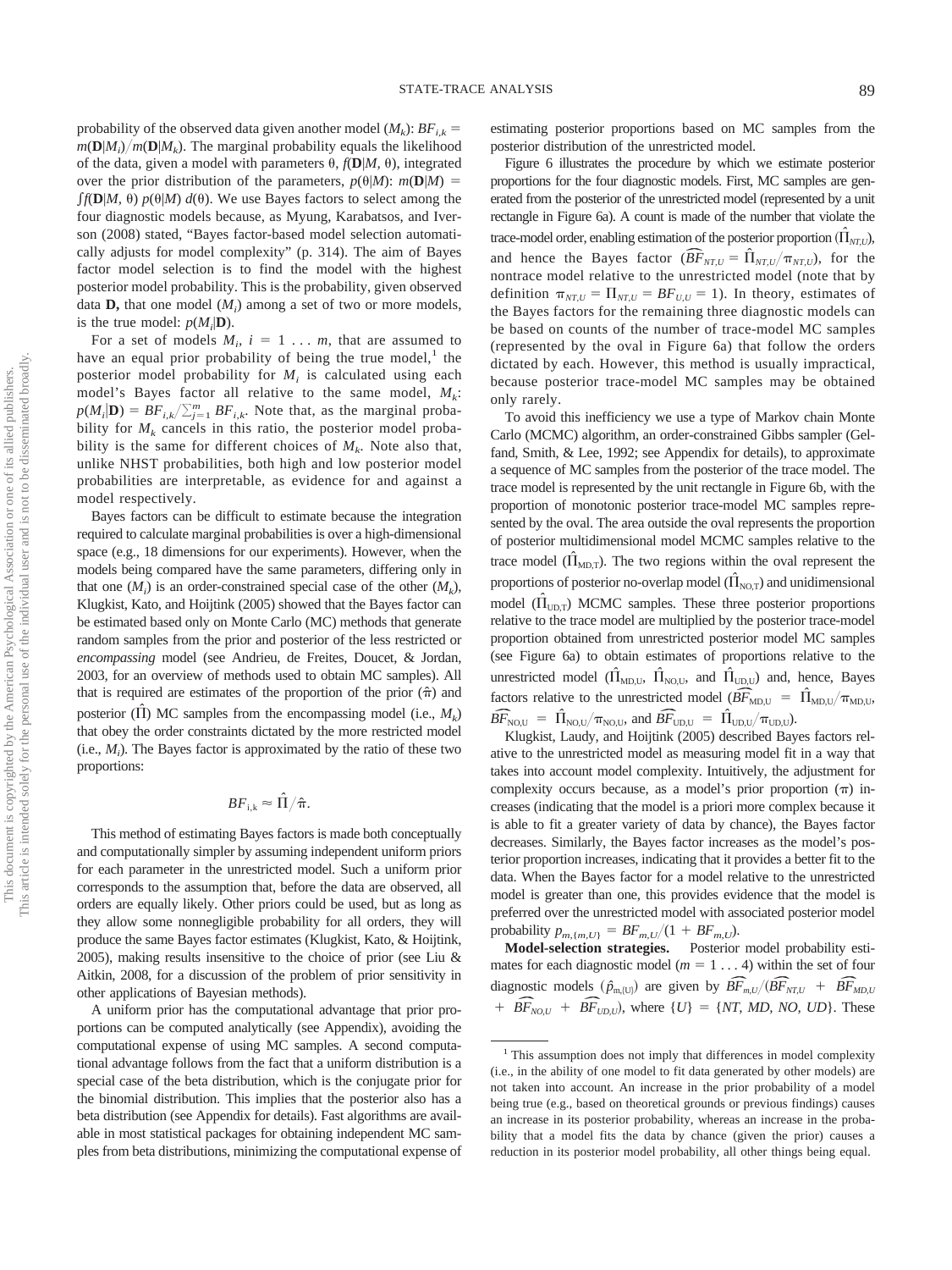

*Figure 6.* Illustrations of the nesting relationship between samples from (a) the unrestricted (U) and trace (T) models and (b) the trace model and the monotonic (M) model, which is represented by an oval divided into areas corresponding to monotonic orders with overlapping (O) and nonoverlapping (NO) data traces. The  $\Pi$  values indicate proportions of samples corresponding to the model indicated by the subscript.

posterior model probabilities quantify the relative evidence for and against each diagnostic model when no order is assumed more likely before observing the data and one of these models is assumed to be the true model. We refer to model selection based on these probabilities as using a simultaneous exhaustive strategy.

The expensive computations (sampling and counting orders) implementing the simultaneous exhaustive strategy can be reused to quickly explore many other model-selection strategies. For example, if the trace model is assumed to be certainly true, posterior model probabilities can be calculated relative to the remaining three diagnostic models, model is assumed to be certainly true, pos<br>
can be calculated relative to the remaining<br>  $\hat{p}_{m,[T]} = \widehat{BF}_{m,U}/(\widehat{BF}_{MD,U} + \widehat{BF}_{N0,U} + \widehat{BF}_{F}$  $\overline{BF}_{\text{MD,U}} + \overline{BF}_{\text{NO,U}} + \overline{BF}_{\text{UD,U}}$ , where  $\{T\} = \{MD,$ *NO, UD*}. We describe model selection based on these probabilities as following a simultaneous trace-true strategy. Simultaneous trace-true probabilities can also be calculated from only posterior trace-model following a simultaneous trace-true strategy. Simultaneous trace-true<br>probabilities can also be calculated from only posterior trace-model<br>MCMC samples,  $\hat{p}_{m,\text{[T]}} = \widehat{BF}_{m,\text{T}}/(\widehat{BF}_{MD,\text{T}} + \widehat{BF}_{NO,\text{T}} + \widehat{BF}_{UD,\text{T}})$ , **MCMC** s<br>where  $\widehat{BF}_P$  $\hat{\Pi}_{\mathrm{m,T}} = \hat{\Pi}_{\mathrm{m,T}} / \pi_{\mathrm{m,T}}.$ 

Selection could also be applied sequentially, based on posterior probabilities for pairs of models at each step. For example, first trace and nontrace models are compared, then the multidimensional and monotonic models, and finally the unidimensional and no-overlap models. The model selection sequence terminates if the nontrace model probability ( $p_{NT, {N}T, T}$ ) is high, supporting a need for design refinement. Termination also occurs if the multidimensional model probability ( $p_{MD, \{MD, M\}}$ ) is high, supporting more than one latent variable. If the monotonic model is selected, the final comparison determines whether there is support for a single latent variable (higher  $p_{UD, \{UD, NO\}}$ ) or the need to calibrate the trace factor to improve overlap (higher  $p_{NO,\{UD,\ NO\}}$ ).

Different selection strategies can answer similar questions, but when they are based on different assumptions they can give different answers. For example, the simultaneous trace-true strategy typically produces more decisive selection among the multidimensional, unidimensional, and no-overlap models than does the simultaneous exhaustive strategy, reflecting the certainty with which it assumes that the nontrace model is not the true model. Similarly, posterior probabilities calculated in the sequential strategy reflect the added assumptions for each step after the first (i.e., the nontrace model is false, then both nontrace and multidimensional models are false).

Although the three methods we have outlined often produce consistent results we generally prefer the simultaneous exhaustive strategy, both because of its weaker prior assumptions and the usefulness of each of its potential outcomes. However, where prior experimental evidence in favor of the trace model (i.e., evidence for a monotonic effect of the trace factor) is deemed sufficiently strong, the simultaneous trace-true strategy has the advantage of typically being more decisive, although the difference may be small. The same is often the case for later steps in the sequential strategy, but the conditional nature of these probabilities can also sometimes be confusing.

**Group Bayes factors.** Bayes factors for individual participants can be combined by multiplication to provide evidence about the best model for a group of participants. For example, individual participant Bayes factors for the trace and nontrace models  $(BF_{T,U,i}$  and  $BF_{NT,U,i}$  for  $i = 1...n$  participants) yield corresponding group Bayes factors  $GBF_{T,U}$  =  $\Pi_{i=1}^{n}BF_{T,U,i}$  and  $GBF_{NT,U}$  =  $\Pi_{i=1}^{n}BF_{NT,U,i}$ . These group Bayes factors can be combined to yield a posterior probability comparing a model in which the trace model is true for all participants to a model in which the nontrace model is true for all participants:  $gp_{T, \{T, NT\}} =$  $GBF_T/(GBF_T + GBF_{NT})$ . Similar calculations produce group Bayes factors and posterior model probabilities that can be used in any of the model selection strategies just outlined.

It is important to note that the group Bayes factors do not provide evidence about the population of participants, as they assume that participants are unrelated rather than being samples from a common population distribution. Group Bayes factors may not be appropriate when the group of participants is heterogeneous with respect to the model comparison (i.e., when the true model differs among subgroups of participants), as they make the assumption that all participants are of one type or another. However, they are preferable to analyzing state-trace plots averaged over participants, which not only share the limitations of group Bayes factors but can also be potentially misleading due to averaging distortion, as discussed previously.

### **Example Analysis**

We illustrate the proposed analysis method by applying it to our inverted-test and upright-test experiments. We use letters to identify individual participant results; uppercase for the inverted-test experiment and lowercase for the upright-test experiment. Figure 7 graphically represents, for one participant in each experiment, the results of MC sampling from the unrestricted model posterior. The large points in the plots are posterior modes (i.e., points of highest posterior density) for the HR – FAR accuracy measure. Unre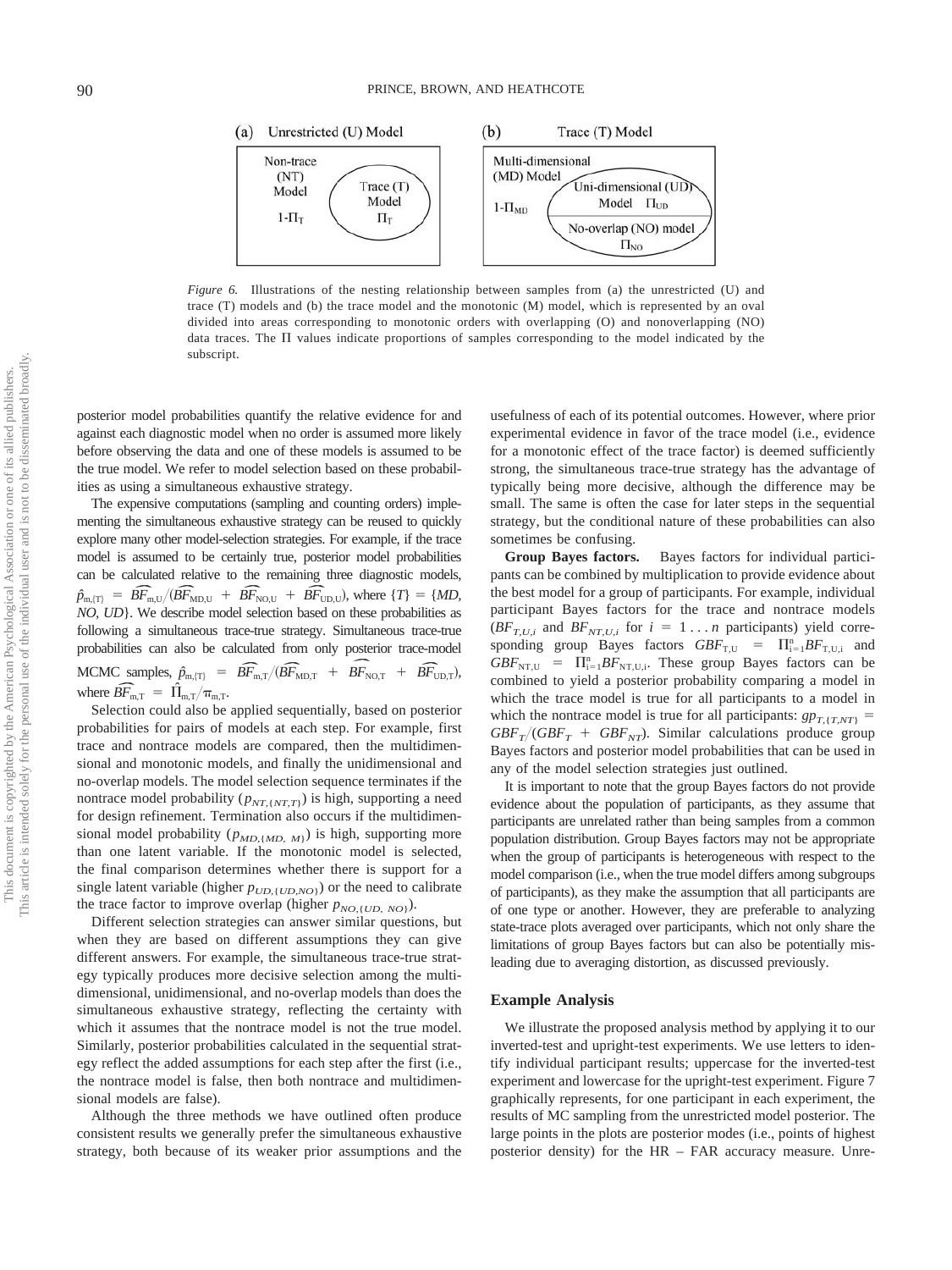stricted model posterior MC samples can also be used to calculate other measures of central tendency, such as the mean or median (the three measures are very similar in our experiments). The plots also show 50% credible regions (the Bayesian analogue of NHST confidence regions), indicating the degree of uncertainty about posterior parameter estimates (see Figure 7 caption for details).<sup>2</sup>



*Figure 7.* Modes of the posterior binomial probability parameter estimates from the unrestricted model (large symbols) with 50% credible regions (ellipses) for (a) participant *G* in the inverted-test experiment and (b) participant *j* in the upright-test experiment. The numbers 1. . .4 indicate shorter to longer study durations. The lines in (a) join posterior modes of Monte Carlo (MC) samples from the trace model for each dimension factor level. The line in (b) joins posterior modes of MC samples from the best (i.e., most frequently sampled) monotonic model. Modes and credible regions were obtained using linear binned two-dimensional kernel density estimates (see, e.g., Wand & Jones, 1995) with a bivariate normal kernel, with covariance matrix given by Sheather and Jones' (1991) direct plug-in algorithm.  $HR-FAR = hit$  rate minus false alarm rate.

Figure 7 shows that posterior MCMC samples can be used to visualize order-restricted models. For example, Figure 7a shows posterior modes for the trace model MCMC samples (small symbols), with separate lines joining points from different dimensionfactor levels. Although the trace model plot for participant *G* is consistent with multidimensionality, the large credible regions suggest this may be attributable to estimation error.

Posterior MCMC samples can also be used to choose the monotonic order that best describes a state-trace plot and the level of uncertainty about this choice. For example, Figure 7b shows the modes of the best monotonic model for participant *j*, where *best* is defined as the most frequently occurring monotonic model in posterior MCMC samples. In this case the best monotonic model is nonoverlapping, as all inverted-condition modes are less than all upright-condition modes on both axes. Visual inspection of the unrestricted model modes in Figure 7b suggests that the monotonic model reversing the middle two points (i.e., triangle 1 before circle 4) is almost as good as the nonoverlapping model. Reflecting this uncertainty, the Bayes factor for the nonoverlapping model versus the model with the middle points reversed, as estimated by the ratio of posterior counts for each model (as both models have equal prior probability), is only 1.05, with a corresponding posterior model probability of 0.53 for the no-overlap model.

Figure 8 plots estimated simultaneous exhaustive posterior model probabilities for individual participants. Figure 8a plots inverted-test experiment estimates, and Figure 8b plots upright-test experiment estimates. Each of the four panels within a plot displays results for one of the four diagnostic models. In each panel, participants are sorted in order of their probability estimates to make it easy to identify extreme cases. The title for each panel gives group posterior model probabilities for the corresponding diagnostic model.

In order to aid interpretation of posterior model probabilities, horizontal dotted lines in each panel indicate ranges that Raftery (1995) characterized as providing (a) equivocal evidence (against the model when  $.25 \le p \le .5$  and for the model when  $.5 \le p \le$ .75); (b) positive evidence (against the model when  $.05 \le p < .25$ or for the model when  $.75 < p \le .95$ ; or (c) strong evidence (against the model when  $p < .05$  or for the model when  $p > .95$ ). For example, Figure 8a shows the evidence for both the unidimensional and multidimensional models is equivocal for participant *G*, confirming the impression given by the large credible regions in Figure 7a.

Figure 8a shows positive or better individual-participant evidence for the trace model in the inverted-test experiment. The exception is participant *O*, who has positive evidence for the nontrace model. Because there is generally little evidence for the nontrace model, simultaneous trace-true posterior model prob-

 $^{\rm 2}$  Note that the posterior means of the binomial probability parameters with a uniform prior can be directly estimated as they have a simple analytic form,  $\theta = (n + 1)/(N + 2)$ , where, for example, *n* is the number of hits and *N* is the number of trials with studied items. However, this is not the case for accuracy measures, even in the simplest case, the HR – FAR measure. In contrast, estimates of posterior central tendency statistics for any accuracy measure are easily estimated by applying the accuracy measure to posterior MC samples. Similarly, credible regions are easily obtained from the appropriate quantile of the posterior accuracy distributions.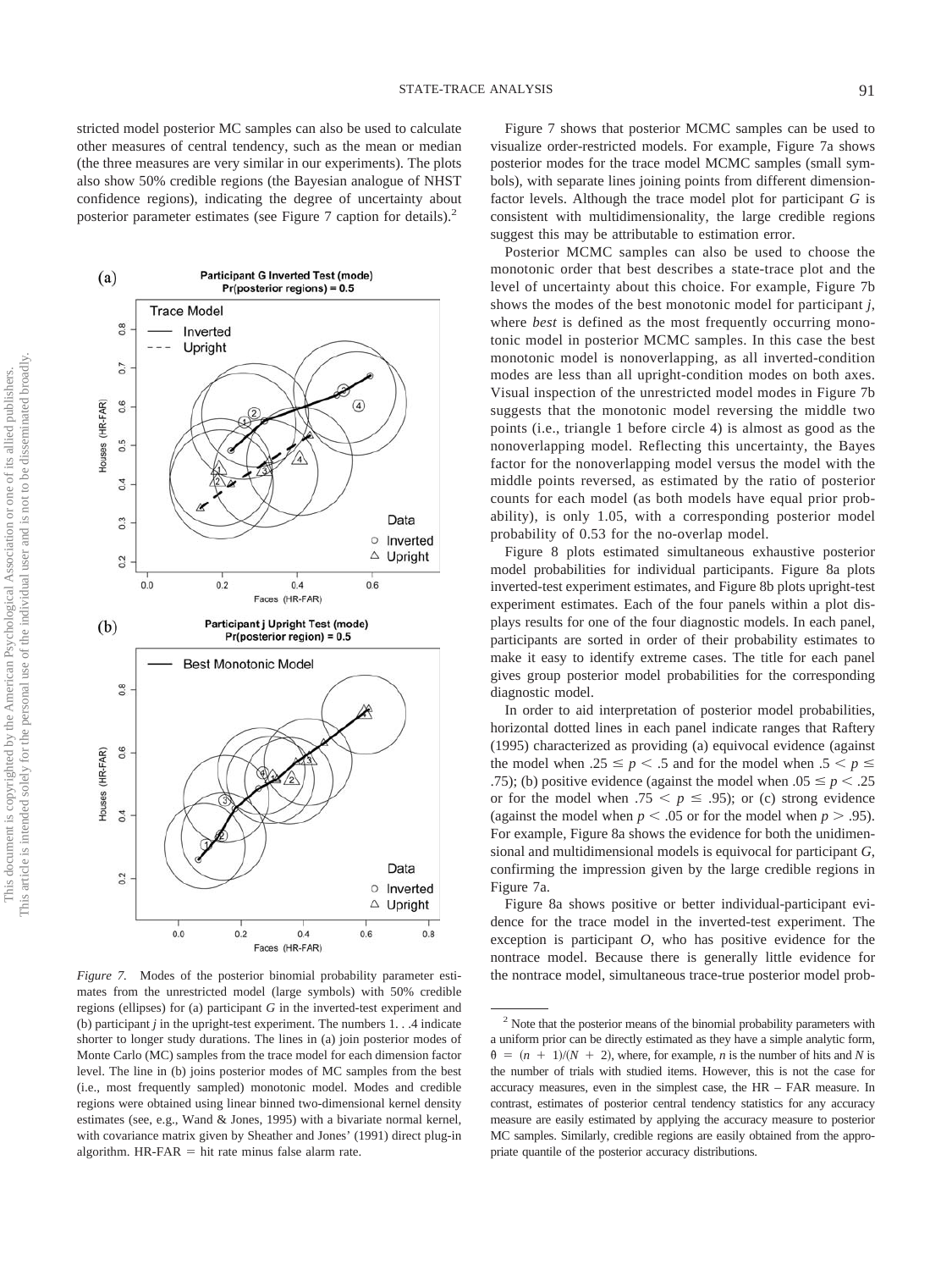This document is copyrighted by the American Psychological Association or one of its allied publishers. This article is intended solely for the personal use of the individual user and is not to be disseminated broadly.

This document is copyrighted by the American Psychological Association or one of its allied publishers.<br>This article is intended solely for the personal use of the individual user and is not to be disseminated broadly.



*Figure 8.* Posterior model probability estimates for each participant (denoted by letters) in (a) the inverted-test experiment and (b) the upright-test experiment. Each panel shows estimates for one of the four diagnostic models indicated by the title above the panel, which also provides the group posterior (gp) probability for each model. Within each panel, participants are sorted in order of increasing probability estimates.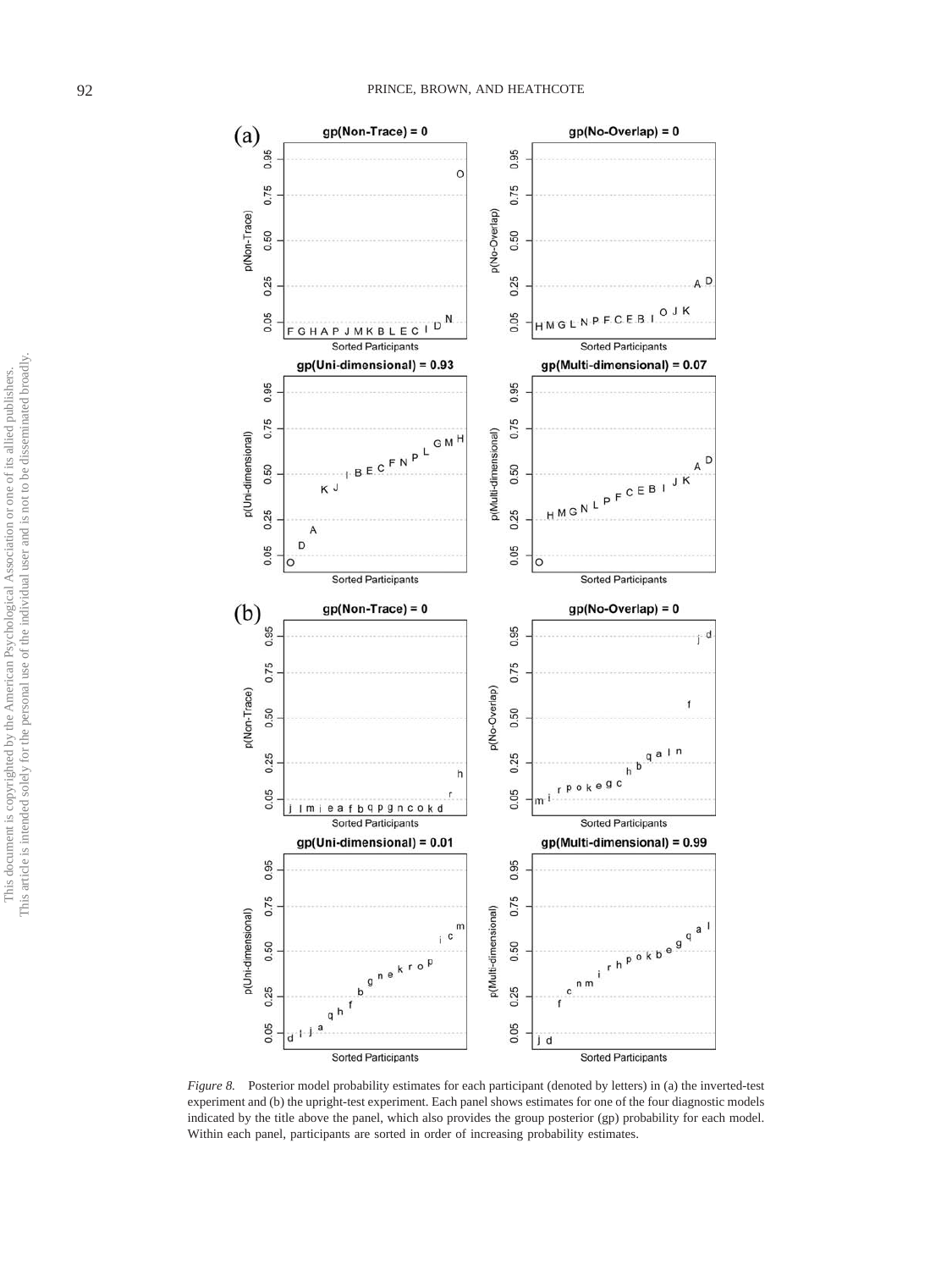abilities for the other three diagnostic models are little changed from the values displayed in Figure 8a, except for *O*, where  $\hat{p}_{NO,\lbrace T \rbrace}$  = .8,  $\hat{p}_{MD,\lbrace T \rbrace}$  = .106, and  $\hat{p}_{UD,\lbrace T \rbrace}$  = .094.

The failure of the trace model for participant *O* is likely due to he or she having the lowest overall accuracy of any participant (an average  $HR - FAR = 0.13$ , averaged over conditions), which means the trace factor necessarily has only a small effect. This conclusion is consistent with small Bayes factors for participant means the trace factor necessarily has only a small effect.<br>This conclusion is consistent with small Bayes factors for participant  $O(\widehat{BF}_{NT,\{U\}} = 1.00, \widehat{BF}_{NO,\{U\}} = .121, \widehat{BF}_{UD,\{U\}} = .014, \text{ and}$ *BFˆ*  $\widehat{BF}_{MD,\{U\}}$  = .016), indicating that no order-restricted model is preferred over the unrestricted model. In contrast, other participants have at least one order-restricted model with a Bayes factor of 8 or greater (and in most cases much greater).

Taking into account the participant's low accuracy, positive evidence for the nontrace model, and positive evidence for a failure of overlap (and hence nondiagnostic dimensionality results) even when the trace model is assumed true, censoring of participant *O* is indicated. However, when this is done, there is little change in the group posterior model probabilities for the is little change in the group posterior model probabilities for the inverted-test experiment  $(g\hat{p}_{UD,\{U\}} = .94, g\hat{p}_{MD,\{U\}} = .06$ , and  $g\hat{p}_{NT,\{U\}} = g\hat{p}_{NO,\{U\}} = 0$ ). Individual analyses also favor a  $\widehat{g_{PNT,U}} = \widehat{g_{PNO,[U]}} = 0$ . Individual analyses also favor a unidimensional model for all participants (except *O*), with participants *A* and *D* being possible exceptions. In contrast to other participants, these participants have positive evidence against the unidimensional model and equivocal evidence favoring the multidimensional model. With participants *A* and *D*, as well as participant *O*, censored,  $g_{\text{PUD, {U}}}=$  .996, analyses strongly supparticipant *O*, censored,  $\widehat{g_{\text{PUD,IU}}}$  = .996, analyses strongly support the homogenous unidimensional model for this subset of participants.

Figure 8b shows positive or better evidence supporting the trace model for all participants in the upright-test experiment. In contrast to the average results in Figure 4a, a failure of data-trace overlap is indicated for participant *j* (see Figure 7b), *d,* and possibly *f*. However, censoring these participants has little effect on the group posterior model probabilities participants has little effect on the group posterior model probabilities  $(g_{\text{PMD},\{U\}}^p = .999, g_{\text{PUD},\{U\}}^p = .001, g_{\text{PNT},\{U\}}^p = 0$ , and  $g_{\text{PNO},\{U\}}^p = 0$ . Overall, a strong conclusion in favor of a multidimensional model for all participants is supported for the upright-test experiment.

In order to further examine the effect of censoring, we display results averaged over uncensored participants in Figure 9. Modes and confidence regions are based on participant averages obtained by bootstrap methods (Efron & Tibshirani, 1998) applied in a way that reflects the uncertainty about each participant's parameters quantified by posterior distributions (see Figure 9 caption for details). The results shown in Figure 9 are similar to results obtained when this method is applied to all participants (not shown). Both of these results are similar to Figure 4, which is to be expected, as Bayesian estimates based on a uniform prior are asymptotically equivalent to the maximum-likelihood estimates (i.e.,  $\theta = n/N$ ) used to construct Figure 4. That is, given the number of test trials in our experiments, the estimates are almost numerically equivalent.

# **Summary and Recommendations for Statistical Analysis**

We recommend the use of Bayes factor-based analyses of individual participants for appropriate experiments (binary choice data and a within-subjects design). The simultaneous exhaustive strategy is generally recommended, although the trace-true strategy can



*Figure 9.* Modes of the posterior binomial probability parameter estimates from the unrestricted model averaged over participants (large symbols) with 50% credible regions (ellipses) for (a) the inverted-test experiment with participants *A*, *D,* and *O* censored and (b) the upright-test experiment with participants *d*, *f,* and *j* censored. Averages over participants were obtained by bootstrapping based on 10,000 posterior estimates from the unrestricted model for each participant. For each participant one of the 10,000 posterior samples was randomly selected, and the selected samples were averaged over participants. This procedure was repeated 10,000 times, and the methods described in Figure 7's caption were applied to obtain posterior modes and credible regions.  $HR-FAR = hit$  rate minus false alarm rate.

be both more appropriate and diagnostic when there is strong prior evidence for the trace model. Although we have emphasized posterior model probabilities, users uncomfortable with the underlying assumption that one model is the true model may prefer to rely on Bayes factors, which quantify the relative evidence for two models without making this assumption. In any case, we recommend examination of Bayes factors relative to the unrestricted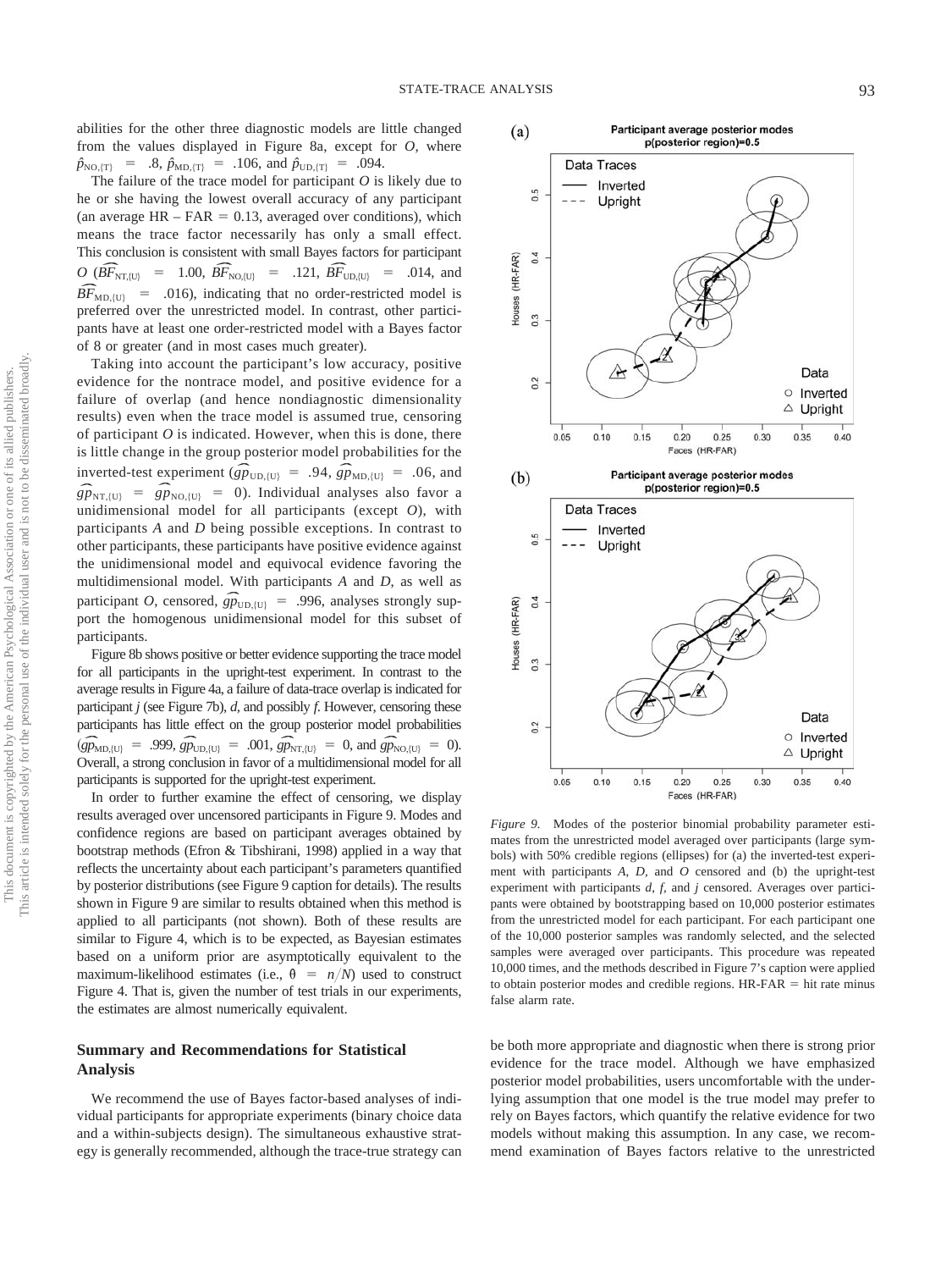model as a way of assessing absolute goodness of fit taking into account model complexity.

We recommend plots of individual posterior model probabilities (e.g., Figure 8) be examined to check for outliers or subgroups that differ in terms of evidence for different models. We recommend group Bayes factors and/or posterior model probabilities and plots such as Figure 9 for presenting summary results. However, group statistics should be used with caution, $3$  with the reasonableness of aggregation checked and censoring applied or separate group statistics based on subgroups reported, as indicated by plots like Figure 8. With accuracy data it is also important to check for performance at floor or ceiling. Although state-trace analysis can address potential confounding of dimensionality estimation attending these effects, such data contain little useful information, making model selection equivocal (e.g., participant *O* in the example analysis).

All of the types of statistics and figures presented in the example analysis, and extensions, can be conveniently obtained using software freely available at http://www.newcl.org (see Prince et al., 2011). To explore extensions, users may also, for example, access raw posterior MC and MCMC sample-order counts to compute the Bayes factors required to explore alternative model-selection strategies, plot posterior means and medians as well as modes, and construct average state-trace plots by bootstrap methods that treat participants as samples from a population.

### **General Discussion**

A key methodology in many areas of psychology involves studying the interplay between two factors in order to determine whether their effect can be explained by a single latent variable. The traditional approach to this issue, rejecting a one-dimensional model when a significant interaction is found in an analysis of variance, requires strong assumptions that are difficult to check (Dunn & Kirsner, 1988) and the fortuitous finding of a particular data pattern, such as a crossover interaction (Loftus, 1978). Statetrace analysis (Bamber, 1979) is an alternative approach that places control back in the hands of the experimenter. Its assumptions are minimal, and a diagnostic pattern of data can usually be guaranteed through systematic manipulation of a third (trace) factor. Although the experimental methodology for state-trace analysis differs in its requirements from those for familiar factorial designs, once the differences are recognized it is straightforward to develop and refine a state-trace experiment. The present paper provides guidelines for this process, which apply to almost all of the types of state-trace experiments in the existing literature.

Although we advocate the wider use of state-trace analysis, it is important to recognize its limitations. State-trace analysis can provide strong evidence for more than one latent variable, but that does not necessarily imply the involvement of more than one cognitive module, representation, process, or brain region if these entities have a multivariate nature. For example, parametric singleprocess models of recognition memory, which assume that recognition decisions are based on a single memory-strength dimension, are usually multivariate, as memory strength is characterized by both mean and variance parameters. If experimental manipulations have independent effects on both parameters, state-trace plots will be nonmonotonic because the two parameters of the model act as two latent variables and so, in Loftus et al.'s (2004) terminology, there are two dimensions.

In general, we see state-trace analysis and parametric model fitting as complementary approaches. State-trace analysis is a relatively assumption-free method of identifying the number of model parameters that should be freely estimated in order to fit data. For example, Heathcote, Bora, and Freeman (2010) found that quite different (single and dual process) models of recognition memory required the same number of free parameters, as indicated by Heathcote et al.'s (2009) state-trace analysis of the same paradigm. As another example, Brainerd et al. (2009, Figure 12) applied state-trace analysis to direct access and reconstruction of parameter estimates from a fitted model of recall in order to check whether they measure distinct processes.

We believe that inference about dimensionality requires an alternative to traditional null-hypothesis statistical testing, which can provide evidence against but not for a one-dimensional (null) model. Further, we believe it is important to take into account the greater flexibility (i.e., the ability to fit data by chance) of higher dimensional models. Bayes factors represent one method to address such differences in functional form complexity (Pitt & Myung, 2002) and the limitations of null-hypothesis-based analyses. When combined with Klugkist, Kato, and Hoijtink's (2005) method for approximating Bayes factors, the result is a statistical methodology compatible with the relatively assumption-free nature of state-trace analysis. We developed and implemented this approach for experiments with a binary dependent variable (e.g., accuracy), enabling users to assess dimensionality and helping them refine experimental methodology. However, further work remains to extend this approach to the full range of existing state-trace applications.

### **Future Directions**

One set of extensions relates to experiments with ratings or response time as the dependent variable. These extensions require the assumption of different data distributions but are otherwise conceptually straightforward. Dunn (2008) describes an application of dependent-variable state-trace analysis to three-level rating data, which works with the binary-response analysis developed here, where the state factor is made up of cumulative probabilities for two of the three ratings levels. A second set of extensions is to designs with a dimension factor that has more than two levels or multiple dimension factors. Once again this extension is conceptually straightforward, although computational cost increases rapidly with the number of experimental conditions.

<sup>&</sup>lt;sup>3</sup> A simulation study reported by Hawkins, Prince, Brown, and Heathcote (2010) found that group Bayes factors can fail to identify the dimensionality correctly when the number of trials in each condition for each participant is small. Hence, we recommend that experiments be designed to maximize the number of trials in each condition (see the Statistical Analysis of State-Trace Data section for recommendations about how to achieve this outcome). Note, however, that the simulation study assumed a worstcase scenario, where all participants were samples from an identical population model with no between-subjects variation, whereas with group Bayes factors participants are assumed to be unrelated. In ongoing work we are testing the operating characteristics of group Bayes factors in more realistic situations where participants are samples from a population distribution with between-subjects variation.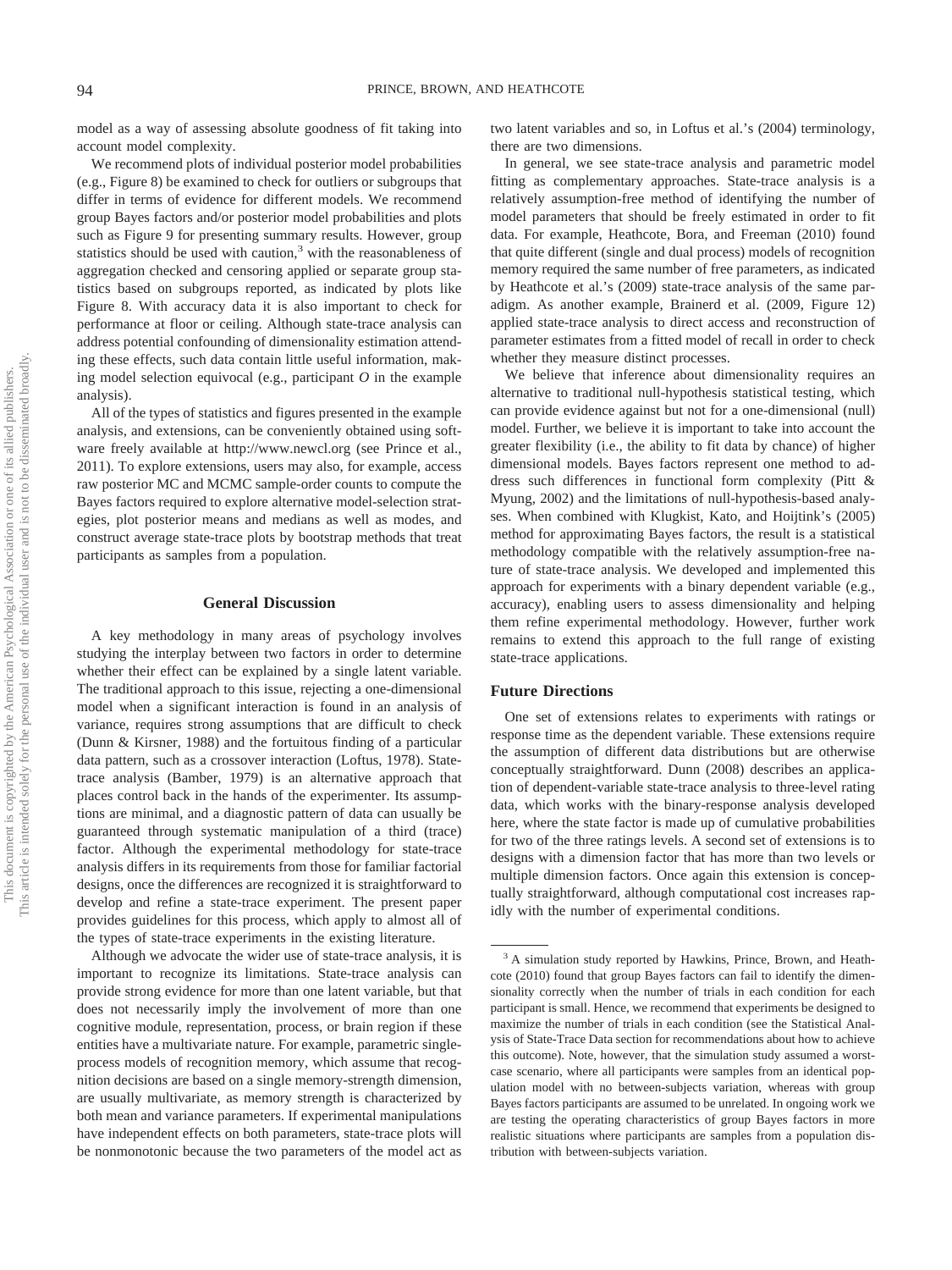Kleigl, Maayr, and Krampe (1994) stated that "state-trace analysis can be thought of as a factor-analysis for experimental research; it yields the minimum number of mechanisms required for description of ordinal interactions" (p. 153). For example, Heathcote et al. (2009) used state-trace analysis in way analogous to identifying manipulations that load on different factors. They showed that the effect of one manipulation was nonmonotonic, indicating the need for at least two latent variables, but that the effects of two other manipulations were monotonic within each level of the nonmonotonic manipulation, suggesting the effects of the latter two manipulations load on the same latent variable.

However, state-trace analysis with only two state levels is not fully analogous to factor analysis, as it determines only if one or more than one latent variable is required. In order to determine the number of dimensions above one, one must add extra axes to the state-trace plot. That is, a state factor with  $D + 1$ levels is required to identify the number of dimensions up to *D* (see Dunn & James, 2003, for a general formulation of this problem). The potential importance of pursuing this extension is indicated by typical results from structural equation modeling, where reliable estimation of latent mediators usually requires converging evidence from several indicator variables. It seems likely that state-trace analysis will also more reliably identify dimensionality using a state factor with more than two levels (where levels are analogous to indicator variables).

A key area for future extension concerns addressing differences between participants. We applied our model-selection procedures to individual participant data because of concerns about averaging. Multilevel models provide an alternative method of group analysis that does not require averaging and that can also be applied to designs with between-subjects factors. For example, Verhaeghen and Cerella (2002; see also Verhaeghen et al., 2003) used maximum-likelihood multilevel modeling, assuming a linear relationship between levels of a dependent-variable state factor, in a meta-analysis where the trace factor represented different studies, and Van den Broeck and Geudens (2011) used it when the trace factor represented different participants. Dimensionality was diagnosed by selection between a model with different linear relationships for levels of the dimension factor (i.e., a multidimensional model) and a model with a common relationship (i.e., a unidimensional model).

Further discussion and development of this approach are beyond the scope of the present article, but we note that Klugkist, Kato, and Hoijtink's (2005) Bayes factor method can be implemented in a multilevel framework (Myung et al., 2008). This implementation avoids the need for assumptions about a particular parametric form for the relationship between levels of the state factor. Multilevel models also have an advantage for purely within-subjects designs in providing group-level summaries based on the plausible assumption that participants come from a common population. The individual-level methods proposed here provide a basis for the development and validation of such multilevel models (Borsboom, Mellenbergh, & van Heerden, 2003).

#### **References**

Andrieu, C., de Freites, N., Doucet, A., & Jordan, M. I. (2003). An introduction to MCMC for machine learning. *Machine Learning, 50,* 5– 43. doi:10.1023/A:1020281327116

- Bamber, D. (1979). State-trace analysis: A method of testing simple theories of causation. *Journal of Mathematical Psychology, 19,* 137– 181. doi:10.1016/0022-2496(79)90016-6
- Barlow, R. E., Bartholomew, D. J., Bremner, J. M., & Brunk, H. D. (1972). *Statistical inference under order restrictions.* London, England: Wiley.
- Bogartz, R. S. (1976). On the meaning of statistical interactions. *Journal of Experimental Child Psychology, 22,* 178 –183. doi:10.1016/0022- 0965(76)90099-0
- Borsboom, D., Mellenbergh, G. J., & van Heerden, J. (2003). The theoretical status of latent variables. *Psychological Review, 110,* 203–219. doi:10.1037/0033-295X.110.2.203
- Brainerd, C. J., Reyna, V. F., & Howe, M. L. (2009). Trichotomous processes in early memory development, aging, and neurocognitive impairment: A unified theory. *Psychological Review, 116, 783*-832. doi:10.1037/a0016963
- Brainerd, C. J., Wright, R., Reyna, V. F., & Payne, D. G. (2002). Dual retrieval processes in free and associative recall. *Journal of Memory and Language, 46,* 120 –152. doi:10.1006/jmla.2001.2796
- Busemeyer, J. R., & Jones, L. E. (1983). Analysis of multiplicative combination rules when the causal variables are measured with error. *Psychological Bulletin, 93,* 549 –562. doi:10.1037/0033-2909.93.3.549
- Busey, T. A., Tunnicliff, J., Loftus, G. R., & Loftus, E. F. (2000). Accounts of the confidence–accuracy relation in recognition memory. *Psychonomic Bulletin & Review, 7,* 26 – 48. doi:10.3758/BF03210724
- De Brauwer, J., Verguts, T., & Fias, W. (2006). The representation of multiplication facts: Developmental changes in the problem size, five, and tie effects. *Journal of Experimental Child Psychology, 94,* 43–56. doi:10.1016/j.jecp.2005.11.004
- Dunn, J. C. (2004). Remember– know: A matter of confidence. *Psychological Review, 111,* 524 –542. doi:10.1037/0033-295X.111.2.524
- Dunn, J. C. (2008). The dimensionality of the remember– know task: A state-trace analysis. *Psychological Review, 115,* 426 – 446. doi:10.1037/ 0033-295X.115.2.426
- Dunn, J. C., & James, R. N. (2003). Signed difference analysis: Theory and application. *Journal of Mathematical Psychology, 47, 389-416*. doi: 10.1016/S0022-2496(03)00049-X
- Dunn, J. C., & Kirsner, K. (1988). Discovering functionally independent mental processes: The principle of reversed association. *Psychological Review, 95,* 91–101. doi:10.1037/0033-295X.95.1.91
- Efron, B., & Tibshirani, R. J. (1998). *An introduction to the bootstrap.* New York, NY: CRC Press.
- Freeman, E., Dennis, S., & Dunn, J. (2010). An examination of the ERP correlates of recognition memory using state-trace analysis. In S. Ohlsson & R. Catrambone (Eds.), *Proceedings of the 32nd annual conference of the Cognitive Science Society* (pp. 97–102). Austin, TX: Cognitive Science Society.
- Gallistel, C. R. (2009). The importance of proving the null. *Psychological Review, 116,* 439 – 453. doi:10.1037/a0015251
- Gelfand, A. E., Smith, A. F. M., & Lee, R.-M. (1992). Bayesian analysis of constrained parameter and truncated data problems. *Journal of the American Statistical Association, 87,* 523–532. doi:10.2307/2290286
- Haist, F., Shimamura, A. P., & Squire, L. R. (1992). On the relationship between recall and recognition memory. *Journal of Experimental Psychology: Learning, Memory, and Cognition, 18,* 691–702. doi:10.1037/ 0278-7393.18.4.691
- Hawkins, G., Prince, M., Brown, S. D., & Heathcote, A. (2010). Designing state-trace experiments to assess the number of latent psychological variables underlying binary choices. In S. Ohlsson & R. Catrambone (Eds.), *Proceedings of the 32nd annual conference of the Cognitive Science Society* (pp. 2224 –2229)*.* Austin, TX: Cognitive Science Society.
- Heathcote, A., Bora, B., & Freeman, E. (2010). Modeling choice-similarity effects in episodic recognition. *Journal of Memory and Language, 62,* 183–203. doi:10.1016/j.jml.2009.11.003
- Heathcote, A., Freeman, E., Etherington, J., Tonkin, J., & Bora, B. (2009). A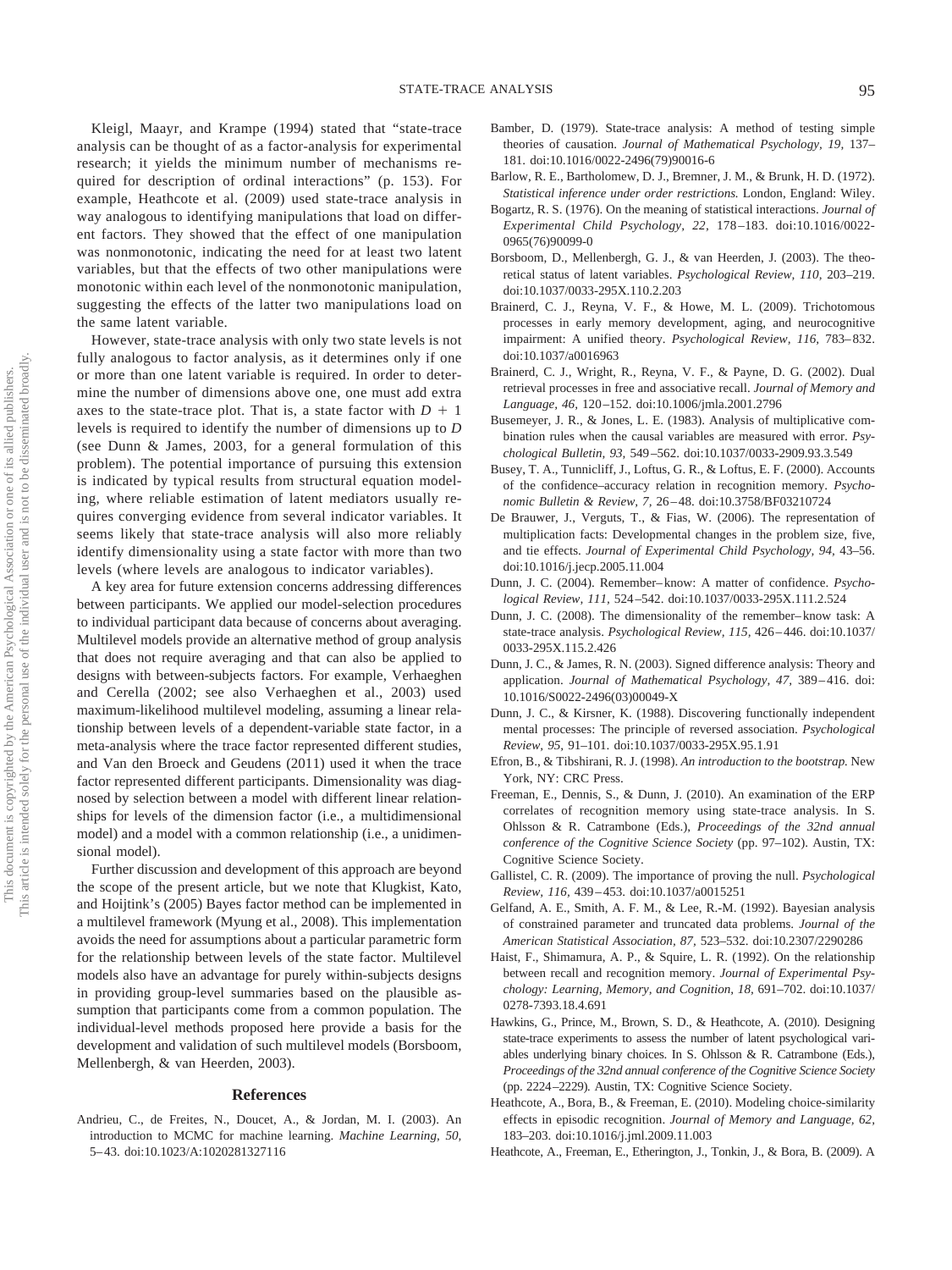dissociation between similarity effects in episodic face recognition. *Psychonomic Bulletin & Review, 16,* 824 – 831. doi:10.3758/PBR.16.5.824

- Henson, R. (2006). Forward inference using functional neuroimaging: Dissociations versus associations. *Trends in Cognitive Sciences, 10,* 64 – 69. doi:10.1016/j.tics.2005.12.005
- Hintzman, D. L. (2004). Judgment of frequency versus recognition confidence: Repetition and recursive reminding. *Memory & Cognition, 32,* 336 –350. doi:10.3758/BF03196863
- Jang, Y., & Nelson, T. O. (2005). How many dimensions underlie judgments of learning and recall? Evidence from state-trace methodology. *Journal of Experimental Psychology: General, 134,* 308 –326. doi: 10.1037/0096-3445.134.3.308
- Kass, R. E., & Raftery, A. E. (1995). Bayes factors. *Journal of the American Statistical Association, 90,* 773–795. doi:10.2307/2291091
- Kliegl, R., Maayr, U., & Krampe, R. T. (1994). Time–accuracy functions for determining process and person differences: An application to cognitive aging. *Cognitive Psychology, 26,* 134 –164. doi:10.1006/ cogp.1994.1005
- Klugkist, I., Kato, B., & Hoijtink, H. (2005). Bayesian model selection using encompassing priors. *Statistica Neerlandica*, 59, 57-69. doi: 10.1111/j.1467-9574.2005.00279.x
- Klugkist, I., Laudy, O., & Hoijtink, H. (2005). Inequality constrained analysis of variance: A Bayesian approach. *Psychological Methods, 10,* 477– 493. doi:10.1037/1082-989X.10.4.477
- Lewandowsky, S., Geiger, S. M., Morrell, D. B., & Oberauer, K. (2010). Turning simple span into complex span: Time for decay or interference from distractors? *Journal of Experimental Psychology: Learning, Memory, and Cognition, 36,* 958 –978. doi:10.1037/a0019764
- Liu, C. C., & Aitkin, M. (2008). Bayes factors: Prior sensitivity and model generalizability. *Journal of Mathematical Psychology, 52,* 362–375. doi:10.1016/j.jmp.2008.03.002
- Loftus, G. R. (1978). On interpretation of interactions. *Memory & Cognition, 6,* 312–319. doi:10.3758/BF03197461
- Loftus, G. R. (2002). Analysis, interpretation, and visual presentation of experimental data. In H. Pashler (Series Ed.) & J. Wixted (Vol. Ed.), *Stevens' handbook of experimental psychology: Vol. 4. Methodology in experimental psychology* (pp. 339 –390). New York, NY: Wiley.
- Loftus, G. R., & Harley, E. M. (2005). Why is it easier to identify someone close than far away? *Psychonomic Bulletin & Review, 12,* 43– 65. doi:10.3758/BF03196348
- Loftus, G. R., & Irwin, D. E. (1998). On the relations among different measures of visible and informational persistence. *Cognitive Psychology, 35,* 135–199. doi:10.1006/cogp.1998.0678
- Loftus, G. R., & Masson, M. E. J. (1994). Using confidence intervals in within-subject designs. *Psychonomic Bulletin & Review, 1,* 476 – 490. doi:10.3758/BF03210951
- Loftus, G. R., Oberg, M. A., & Dillon, A. M. (2004). Linear theory, dimensional theory, and the face-inversion effect. *Psychological Review, 111,* 835– 865. doi:10.1037/0033-295X.111.4.835
- Macmillan, T. A., & Creelman, C. D. (2005). *Detection theory: A user's guide* (2nd ed.). New York, NY: Cambridge University Press.
- Maurer, D., Le Grand, R., & Mondloch, C. J. (2002). The many faces of configural processing. *Trends in Cognitive Sciences, 6,* 255–260. doi: 10.1016/S1364-6613(02)01903-4
- McLachlan, G., & Peel, D. (2000). *Finite mixture models.* New York, NY: Wiley.
- Myung, J., Karabatsos, G., & Iverson, G. J. (2008). A statistician's view on Bayesian evaluation of informative hypotheses. In H. Hoijtink, I. Klugkist, & P. Boelen (Eds.), *Bayesian evaluation of informative hypotheses* (pp. 309 –327). Berlin, Germany: Springer.
- Newell, B. R., & Dunn, J. C. (2008). Dimensions in data: Testing psychological models using state-trace analysis. *Trends in Cognitive Sciences, 12,* 285–290. doi:10.1016/j.tics.2008.04.009
- Newell, B. R., Dunn, J. C., & Kalish, M. (2010). The dimensionality of perceptual category learning: A state-trace analysis. *Memory & Cognition, 38,* 563–581. doi:10.3758/MC.38.5.563
- Newell, B. R., Dunn, J. C., & Kalish, M. (2011). Systems of category learning: Fact or fantasy? *Psychology of Learning and Motivation, 54,* 167–215.
- Nilsson, L., & Gardiner, J. M. (1993). Identifying exceptions in a database of recognition failure studies from 1973 to 1992. *Memory & Cognition, 21,* 397– 410. doi:10.3758/BF03208273
- Oberauer, K., & Lewandowsky, S. (2008). Forgetting in immediate serial recall: Decay, temporal distinctiveness, or interference? *Psychological Review, 115,* 544 –576. doi:10.1037/0033-295X.115.3.544
- Pitt, M. A., & Myung, I. J. (2002). When a good fit can be bad. *Trends in Cognitive Sciences, 6,* 421– 425. doi:10.1016/S1364-6613(02) 01964-2
- Poldrack, R. A. (2006). Can cognitive processes be inferred from neuroimaging data? *Trends in Cognitive Sciences 10*, 59–63. doi:10.1016/ j.tics.2005.12.004
- Prince, M., Hawkins, G., Love, J., & Heathcote, A. (2011). *An R package for state-trace analysis.* Manuscript submitted for publication.
- Prince, M., & Heathcote, A. (2009). State-trace analysis of the faceinversion effect. In N. A. Taatgen & H. van Rijn (Eds.), *Proceedings of the 31st annual conference of the Cognitive Science Society* (pp. 66–72). Austin, TX: Cognitive Science Society.
- Raftery, A. E. (1995). Bayesian model selection in social research. *Sociological Methodology, 25,* 111–163. doi:10.2307/271063
- Rakover, S. S. (2002). Featural vs. configurational information in faces: A conceptual and empirical analysis. *British Journal of Psychology, 93,* 1–30. doi:10.1348/000712602162427
- Rakover, S. S., & Teucher, B. (1997). Facial inversion effects: Parts and whole relationship. *Perception & Psychophysics, 59,* 752–761. doi: 10.3758/BF03206021
- R Development Core Team. (2010). *R: A language and environment for statistical computing.* Retrieved from http://www.R-project.org
- Rock, I. (1974). The perception of disoriented figures. *Scientific American, 230,* 78 – 85. doi:10.1038/scientificamerican0174 –78
- Rouder, J., & Lu, J. (2005). An introduction to Bayesian hierarchical models with an application in the theory of signal detection. *Psychonomic Bulletin & Review, 12,* 573– 604. doi:10.3758/BF03196750
- Saville, D. J. (2003). Basic statistics and the inconsistency of multiple comparison procedures. *Canadian Journal of Psychology, 57,* 167–175.
- Shallice, T. (1988). *From neuropsychology to mental structure*. New York, NY: Cambridge University Press.
- Sheather, S. J., & Jones, M. C. (1991). A reliable data-based bandwidth selection method for kernel density estimation. *Journal of the Royal Statistical Society: Series B: Methodological, 53,* 683– 690.
- Tulving, E. (1985). Memory and consciousness. *Canadian Psychology, 26,* 1–12. doi:10.1037/h0080017
- Tulving, E., & Thomson, D. M. (1973). Encoding specificity and retrieval processes in episodic memory. *Psychological Review, 80,* 352–373. doi:10.1037/h0020071
- Valentine, T. (1988). Upside-down faces: A review of the effect of inversion upon face recognition. *British Journal of Psychology, 79,* 471– 491. doi:10.1111/j.2044-8295.1988.tb02747.x
- Van den Broeck, W., & Geudens, A. (2011). *Old and new ways to study characteristics of reading disability: The case of the nonword reading deficit.* Manuscript submitted for publication.
- Verhaeghen, P., & Cerella, J. (2002). Aging, executive control, and attention: A review of meta-analyses. *Neuroscience & Biobehavioral Reviews, 26,* 849 – 857. doi:10.1016/S0149-7634(02)00071-4
- Verhaeghen, P., & De Meersman, L. (1998). Aging and the negative priming effect: A meta-analysis. *Psychology and Aging, 13, 435-444*. doi:10.1037/0882-7974.13.3.435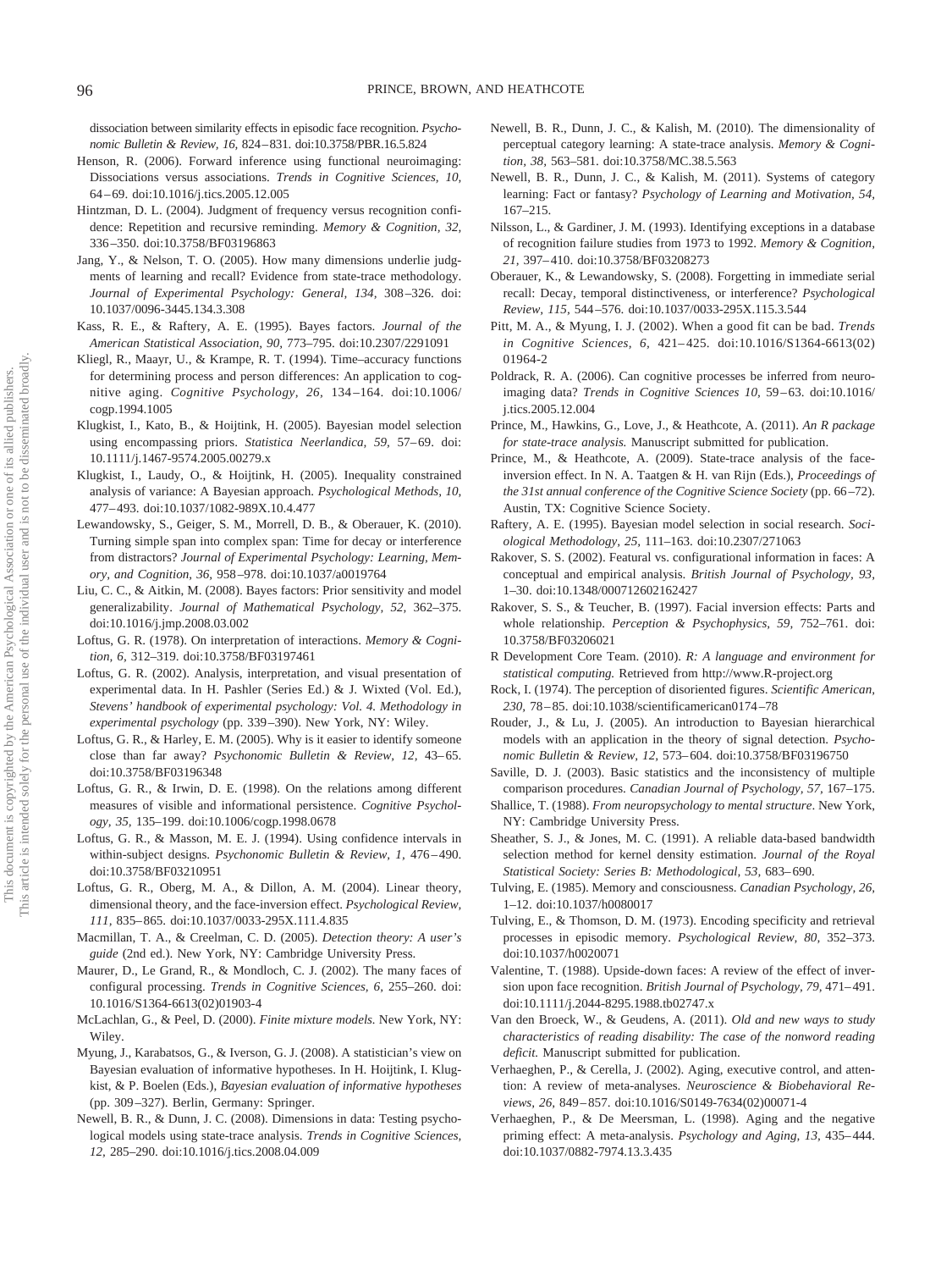- Verhaeghen, P., Steitz, D. W., Sliwinski, M. J., & Cerella, J. (2003). Aging and dual-task performance: A meta-analysis. *Psychology and Aging, 18,* 443– 460. doi:10.1037/0882-7974.18.3.443
- Wagenmakers, E.-J. (2007). A practical solution to the pervasive problems of *p* values. *Psychonomic Bulletin & Review, 14,* 779 – 804. doi:10.3758/ BF03194105
- Wand, M. P., & Jones, M. C. (1995). *Kernel smoothing.* London, England: Chapman & Hall.
- Wixted, J. T. (1990). Analyzing the empirical course of forgetting. *Journal of Experimental Psychology: Learning, Memory, and Cognition, 16,* 927–935. doi:10.1037/0278-7393.16.5.927
- Wixted, J. T. (2007). Dual-process theory and signal-detection theory of recognition memory. *Psychological Review, 114,* 152–176. doi:10.1037/ 0033-295X.114.1.152
- Yin, R. K. (1969). Looking at upside-down faces. *Journal of Experimental Psychology, 81,* 141–145. doi:10.1037/h0027474

# **Appendix**

### **Technical Details for Bayesian State-Trace Analysis**

### **Prior Proportions**

We assume both state and dimension factors have two levels and the trace factor has *t* levels. The no-baseline design is denoted as B0, and a design with one baseline for each state is denoted as B2. Analytic prior proportions  $(\pi)$  are obtained based on an encompassing prior that assumes identical and independent uniform distributions for all binomial probability parameters  $(\theta)$ , making every ordering of these parameters equally likely. In the following,  $\theta$  for a baseline condition is denoted  $\theta_0$  and for the remaining conditions as  $\theta_i$ ,  $i = 1,2, \ldots$  *t*. For brevity we refer to draws from the prior and posterior distributions of an order-constrained model, whether obtained by MC or MCMC methods, as prior and posterior samples.

### **Proportions Within the Unrestricted Model**

The trace model assumes that the same order holds within a data trace for both states. Given there are *t* levels within a trace and *t*! possible orders:

$$
\pi_{\mathrm{T}}(B0) = [t!]^{-4} \tag{1a}
$$

For a B2 design we include the extra constraint that  $\theta_0 < \theta_i$  within each state  $\times$  dimension condition. This constraint has probability  $1/(2t + 1)$ , as it applies simultaneously to all 2t nonbaseline  $\theta_i$ . In combination with the probability of obtaining the required order of the remaining  $\theta$  parameters within each state  $\times$  dimension condition,

$$
\pi_{\rm T}(B2) = [(t!)^2 (2t+1)]^{-2} \tag{1b}
$$

### **Proportions Within the Trace Model**

To determine the prior probability of the monotonic model within the trace model, we first require the number of possible orderings for trace models. In general, for *k* traces of equal length

there are  $(k \times t)!/[t! \times (k \times t - t)!]$  (i.e., <sup>kt</sup>C<sub>t</sub>) ways of choosing a trace model order, so for  $k = 2$  the number of orders is

$$
O_{\rm T}(t) = (2t)(t!)^{-2} \tag{2}
$$

Given there are  $2t\theta$  values for each state in the B0 design, the probability of any one trace model order is 1/(2*t*)! So the proportion of prior samples with a monotonic ordering is the product of this value for each state with the number of trace models,  $O_T(t) \times [(2t)!]^{-2}$ .

Similarly, given  $2t + 1$  values of  $\theta$  for each state (including  $\theta_0$ ), for the B2 design the proportion of prior samples with a monotonic ordering is  $O_T(t) \times [(2t + 1)!]^2$ . Note that in this case, although the order is on the  $d = f(\theta_i) - f(\theta_0)$  differences measuring accuracy (where *f* is a monotonic function), we need only consider the ordering on the  $\theta_i$ , as this necessarily entails the same ordering on *d*, given the common baseline  $\theta_0$ .

The proportion of prior MCMC samples from the trace model that have a monotonic order is given by dividing the proportion of unrestricted prior samples with a monotonic ordering by the proportion that conform to the trace model. This proportion is the same for B0 and B2 designs:

$$
\pi_{\mathcal{M}} = (t!)^2/(2t)! = 1/O_{\mathcal{T}}(t)
$$
 (3)

The proportion of monotonic but nonoverlapping data traces in prior MC samples from the trace model (i.e., samples not diagnostic of dimensionality),  $\pi_{\text{NO}}$ , is obtained from the fact that, for any number of trace levels, there are always exactly two nonoverlapping orders and that each of the  $O<sub>T</sub>$  monotonic model orders is equally likely:

$$
\pi_{\rm NO} = 2[O_{\rm T}(t)]^{-2} \tag{4}
$$

This proportion is the same for B0 and B2 designs and can be used to get the proportion of monotonic MC samples that are overlapping and thus diagnostic of a unidimensional system:  $\pi_{\text{UD}} = \pi_{\text{M}} - \pi_{\text{NO}}.$ 

(*Appendix continues*)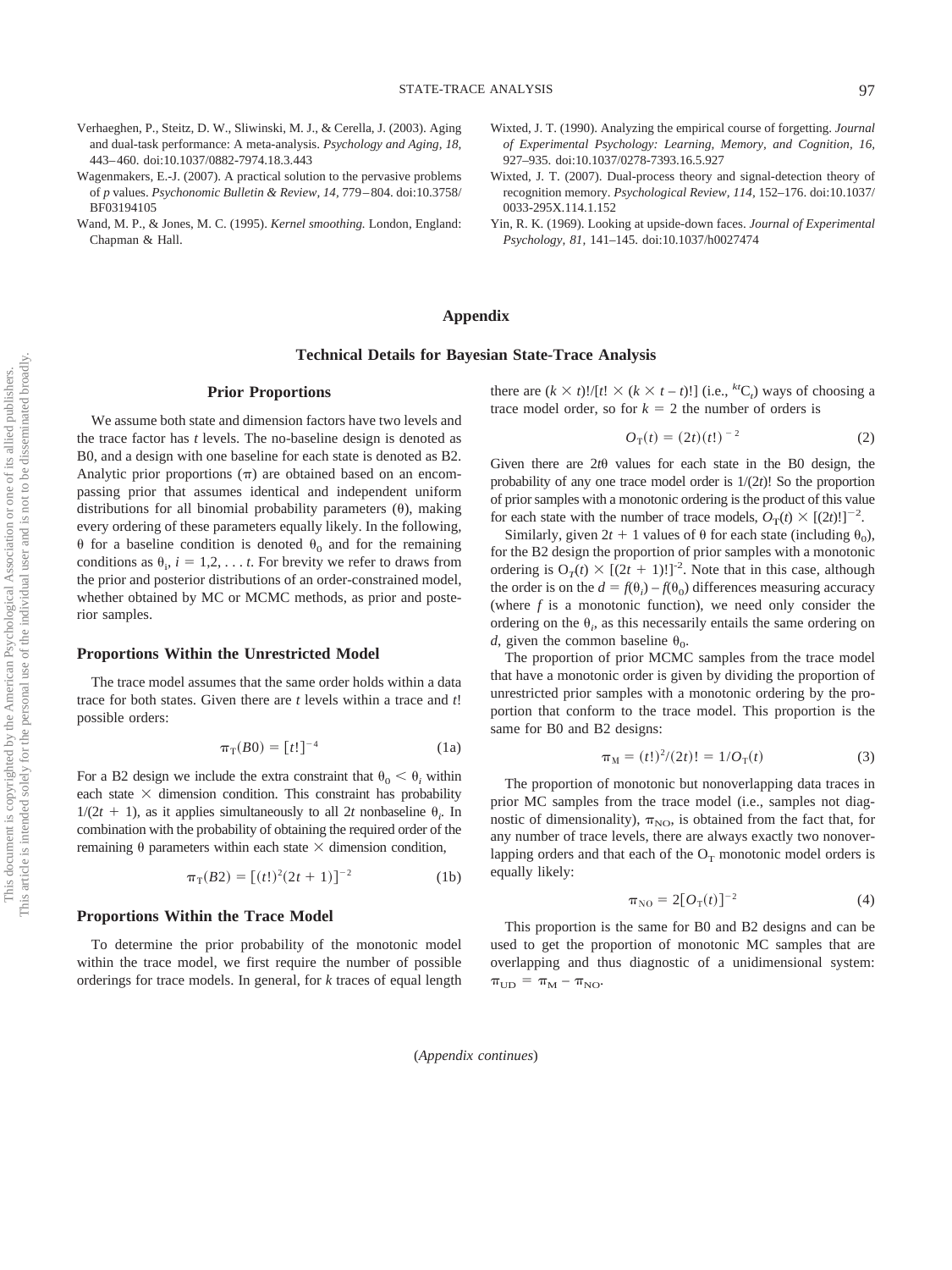# **Posterior Proportions**

The uniform distribution is a special case of the beta distribution, beta  $(a, b)$ , where  $a = b = 1$  for the uniform distribution. The beta distribution is conjugate to the binomial distribution, meaning that the marginal posteriors also have a beta distribution. For example, if *s* studied responses are observed from *S* recognition test trials, the marginal posterior has a beta  $(s + a, S - s + b)$ distribution. Samples drawn from the latter beta distribution are used to estimate posterior model proportions. One possible proportion estimate for a given model with a count of *n* out of *N* posterior samples is  $\hat{\Pi} = n/N$ . However, in practice the estimate corresponding to the posterior mean proportion under a uniform prior,  $\hat{\Pi} = (n + 1)/(N + 2)$ , is preferable, as it has lower estimation variance (Rouder & Lu, 2005).

Computation of the trace model proportion can be done efficiently by taking advantage of the independence of accuracy measures between state and dimension factor conditions. Proportions are determined separately for independent parts of the posterior sample and then combined by multiplication. Where accuracy is measured by proportion correct (e.g., for twoalternative forced choice testing), all four conditions are independent, so  $\hat{\Pi}_{T} = \hat{\Pi}_{T,1,1} \times \hat{\Pi}_{T,1,2} \times \hat{\Pi}_{T,2,1} \times \hat{\Pi}_{T,2,2}$ , where  $\hat{\Pi}_{\text{Ti},i}$  is the proportion of MC samples from the *i*th state level and *j*th dimension level following the trace order. Where accuracy is measured relative to a baseline (e.g., the  $HR - FAR$ measure) that is common to all conditions within a level of the state factor (e.g., one FAR for houses and one for faces) only the state levels are independent, as the trace model contains both dimension levels relative to their shared baseline (i.e.,  $\theta_{i,0} < \theta_{i,2,1}$  and  $\theta_{0,i} < \theta_{i,2,1}$ ). Hence,  $\hat{\Pi}_{T} = \hat{\Pi}_{T,1} \times \hat{\Pi}_{T,2}$ , where  $\hat{\Pi}_{T,i}$  is the estimate for the proportion of posterior MC samples in state *i* conforming to the trace order.

#### **Posterior Trace Model Proportions**

Samples can be obtained directly from the posterior of the trace model using Gibbs sampling (Gelfand et al., 1992). The computational cost of Gibbs samples is around an order of magnitude greater than directly sampling from the beta distribution. Also, samples from the initial iterations of the MCMC algorithm must be discarded because they do not provide a good approximation to the posterior distribution. Further inefficiency occurs because the sequence of MCMC samples is not independent, so an MCMC sample contributes less information than a direct sample. However, in practice we have found that this method remains computationally superior to estimating trace-model proportions by directly sampling from the unrestricted model posterior.

The Gibbs algorithm can be specified in terms of a set of marginal beta cumulative distribution functions,  $F_k$ , and their inverses,  $F_k^1$ . Denote the *i*th sample by a vector,  $x_i$ , with *n* elements  $(x_{i1}, x_{i2}, \ldots, x_{in})$ . These elements represent posterior probability samples over each of the 2*t* conditions in the B0 design and  $2(t+)$ 1) conditions in the B2 design.

For the B0 design, let  $k = 1... t$  correspond to increasing trace conditions within a level of the dimension factor. Marginal posteriors are distributed as beta  $(n_k + a, N_k - n_k + a)$ , where  $n_k$  and  $N_k$  are the number of successes (e.g., correctly responding that the test item was studied) and the number of trials, respectively, for the *k*th condition. Given an arbitrary initial sample  $x_1$  which respects ( $x_{11} < x_{12} < \ldots <$  $x_{1n}$ ), a sequence  $x_i$ ,  $i = 1 \ldots S$ , of samples from the trace model is obtained, after sufficient burn-in samples are discarded, by randomly selecting and updating an element  $k$  of  $x_i$  using

$$
x_{i+1\}k} = F_k^{-1}\{F_k[x_{i(k-1)}]\} + u\{F_k[x_{i(k+1)}] - F_k[x_{i(k-1)}]\} \tag{5}
$$

In (5), *u* is a uniform random deviate on the unit interval, and we define  $F_k(x_{i0}) = 0$  and  $F_k[x_{i(t+2)}] = 1$ . The Gibbs sampler is run four times to produce four independent sets of samples, one for each state  $\times$  dimension condition.

In the B2 design a single Gibbs sampler must be defined to obtain samples from both levels of the dimension factor at once, as the levels of the dimension factor share a baseline. For generality we define a Gibbs sampler for the case where there are possibly different numbers of trace levels for each state,  $t1$  and  $t2$ , and let  $t = t1 + t2 + 1$ . Let  $k = 1... t$ , where  $k = 1$  corresponds to the baseline condition,  $k = 1$  $2 \ldots (t1 + 1)$  corresponds to increasing trace conditions in the first dimension level, and  $k = (t1 + 2) \dots t$  corresponds to increasing trace conditions in the second dimension level.

Let  $x_{ik}$  represent a sample for condition  $k$  on iteration  $i$ . The samples must respect the joint order:  $[x_{i1} < x_{i2} < \ldots < x_{i(n1 + 1)}],$  $[x_{i1} < x_{i(n1 + 2)} < \ldots < x_{i(n1 + n2 + 1)}].$  This is achieved by the following update rule:

$$
x_{(i+1)k} = F_k^{-1} [p + u(P - p)] \tag{6}
$$

where

$$
p = 0 \qquad \text{if } k = 1
$$
  
\n
$$
p = F_k(x_i) \qquad \text{if } k = t1 + 2
$$
  
\n
$$
p = F_k(x_{i(k-1)}) \qquad \text{otherwise}
$$

and

$$
P = \min[F_k(x_{i2}), F_k(x_{i(n1+2)})]
$$
 if  $k = 1$   
\n
$$
P = 1
$$
 if  $k = t1 + 1$  or  $k = t$   
\n
$$
P = F_k(x_{i(k+1)})
$$
 otherwise

Finally, we define a sequence of accuracy measures for each dimension as  $d_{1ij} = d[x_{i(j+1)}, x_{i1}],$  where  $j = 1...n1$  and  $d_{2ij} =$  $d[x_{i(n1 + j + 2)}, x_{i1}]$ , where  $j = 1 ... n2$  (e.g.,  $d(x, y) = x - y$ ). The sampler is run twice to produce two independent sets of accuracy samples, one for each state.

When one has obtained a sufficiently large set of samples from the posterior of the trace model,  $\Pi_M$  can be estimated by counting the number that obey the constraints of the monotonic model, which can be expressed as rank  $(d_1)$  = rank  $(d_2)$ , where rank  $(y)$ is a function that returns the ranks of the elements of the vector *d* and the equality is in the sense of corresponding vector elements being equal. The issue of ties can be ignored as *d* is real valued, so ties occur with probability zero. When ties do occur to the limits of the machine's precision, they can be broken randomly with little influence on the outcome.

(*Appendix continues*)